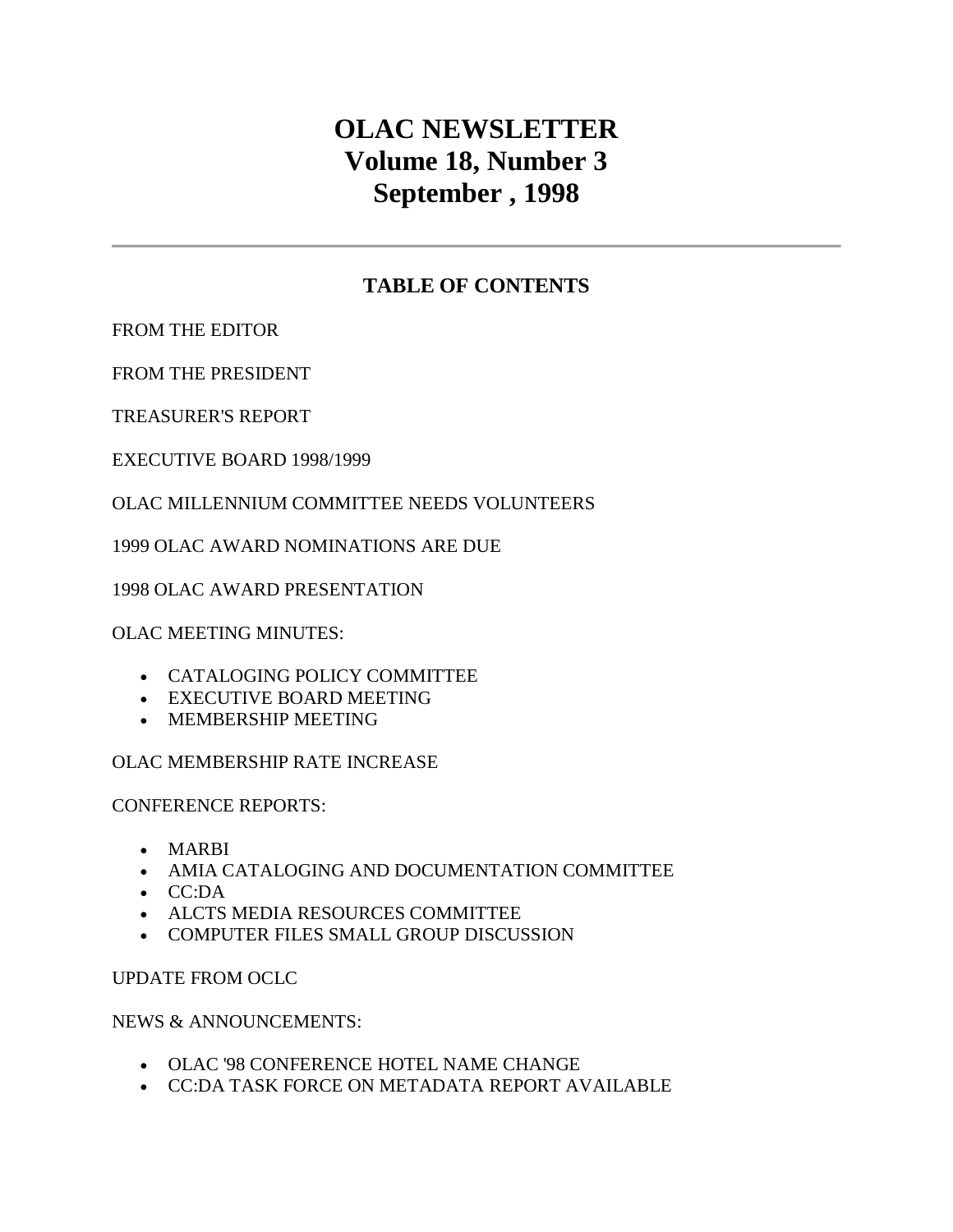#### [BOOK REVIEW](http://ublib.buffalo.edu/libraries/units/cts/olac/newsletters/sept98.html#book_review)

*[Cataloging of Audiovisual Materials and Other Special Materials](http://ublib.buffalo.edu/libraries/units/cts/olac/newsletters/sept98.html#book_review)*

[EVERYTHING YOU ALWAYS WANTED TO KNOW](http://ublib.buffalo.edu/libraries/units/cts/olac/newsletters/sept98.html#everything)

[OLAC ELECTRONIC LIST CREATED](http://ublib.buffalo.edu/libraries/units/cts/olac/newsletters/sept98.html#list) 

## **FROM THE EDITOR Kay Johnson**

This issue of the *OLAC Newsletter* features reports from the recent ALA Annual Conference in Washington, D.C. It's also time to nominate candidates for the OLAC Award. See [p. 8 f](http://ublib.buffalo.edu/libraries/units/cts/olac/newsletters/sept98.html#nominations)or details.

For the first time in many years, OLAC's membership rates are going up (see [p. 21\)](http://ublib.buffalo.edu/libraries/units/cts/olac/newsletters/sept98.html#rates). OLAC Conference attendees beware! Your hotel name has changed. For more information, see the box on [p. 35.](http://ublib.buffalo.edu/libraries/units/cts/olac/newsletters/sept98.html#hotel)

Pat Thompson completes her OLAC Secretary duties with the meeting minutes in this issue. It's been a pleasure working with Pat on both her *OLAC Newsletter* contributions and on the Board. She brings much energy, effort and perfection to everything she does. I was always amazed how Pat would find ways to improve the minutes until they needed almost no editing or reformatting at all. Thank you, Pat, for all of your OLAC contributions and for making my editing easier.

I must also bid adieu to another exemplary contributor, Ed Glazier. Ed has been the RLIN liaison to OLAC for many years. RLG periodically reviews their liaison commitments in order to keep limited resources focused on core initiatives; they regret that they are unable to send a representative to our future meetings. Thank you, Ed, for your years of service to OLAC.

Changes in officers always mean changes in contributors. Virginia Berringer's first column as OLAC president appears in this issue. I'm looking forward to working with her and Meredith Horan, the new OLAC secretary. For a complete list of the members of OLAC's Executive Board, see [p. 6.](http://ublib.buffalo.edu/libraries/units/cts/olac/newsletters/sept98.html#exec_board)

I hope to be working with some of you on a committee that I will be co-chairing to examine OLAC's mission, goals, name and logo. Please see [p. 7](http://ublib.buffalo.edu/libraries/units/cts/olac/newsletters/sept98.html#volunteers) for details.

I'll see you in Charlotte!

*\*\* DEADLINE FOR THE DECEMBER ISSUE: NOVEMBER 1, 1998 \*\**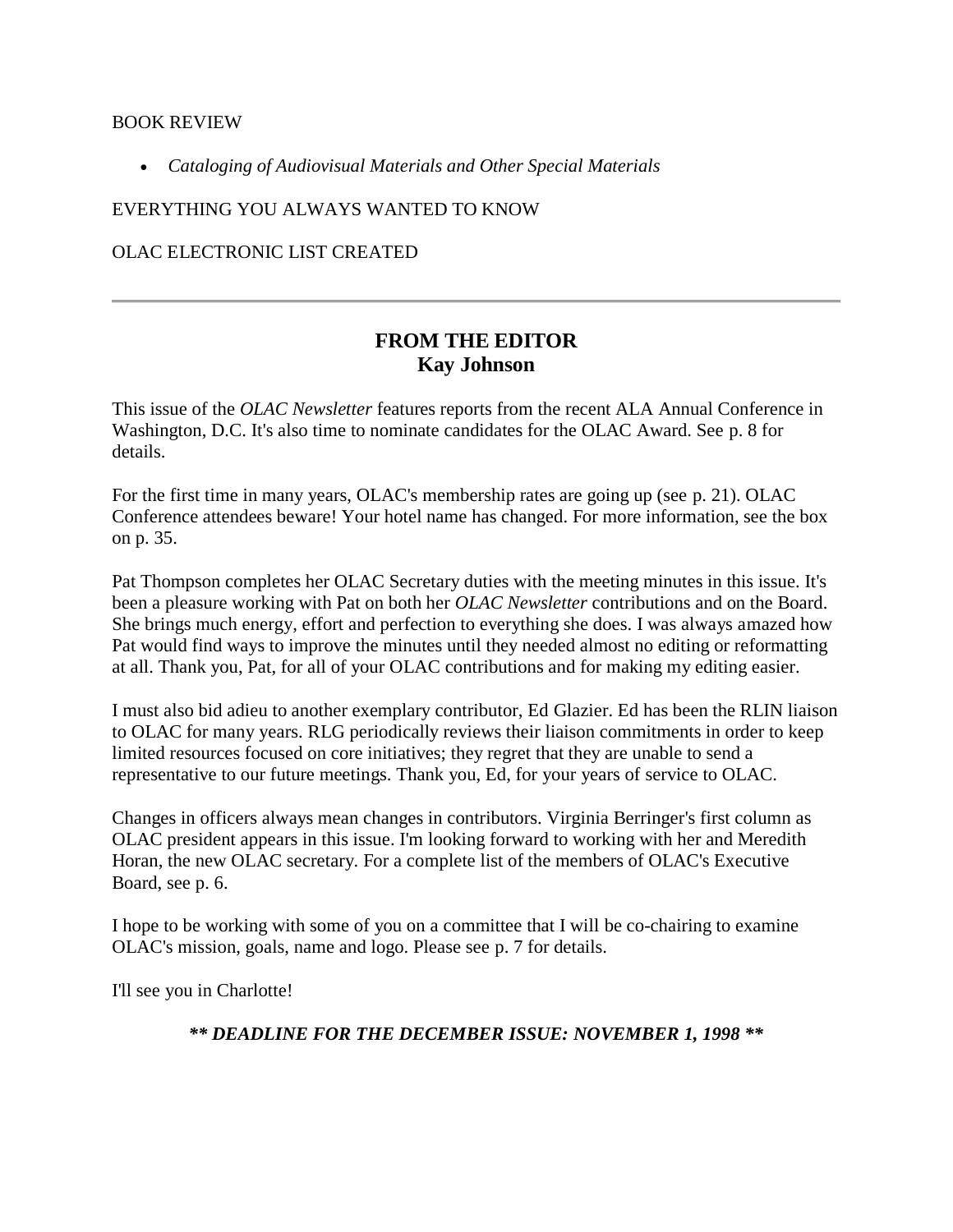### **FROM THE PRESIDENT Virginia Berringer**

ALA Annual in Washington D.C. has whizzed past and OLAC is ready to venture forth for another year under the leadership of a new slate of officers.

Before I introduce myself and the rest of the new crew, I want to thank all those hardworking people who have served OLAC so brilliantly in the past, bequeathing unto us a vibrant, healthy, productive organization. In particular, Sue Neumeister, who has served OLAC in the past year as President, and for many years as Newsletter Editor and Secretary, deserves our deepest gratitude. In her role as immediate Past President, I know I will rely heavily on her experience and advice in the coming year. Another who has served OLAC with distinction for many years, in various roles, is Richard Harwood, our outgoing Past President. You've made valuable contributions to OLAC, Richard, and I wish to thank you personally, and on behalf of the membership.

Pat Thompson and Diane Boehr are also retiring from the OIAC Executive Board. Pat has been a CAPC member, CC:DA Audience Observer, Conference Report contributor, a member of the OLAC Conference Scholarship Committee, and has most recently served as Secretary of OLAC. In all of these activities she has been a valuable asset to OLAC, and I thank her for her past service, and for the continuing work she is doing on the *OLAC Directory*. Diane has done an outstanding job as CAPC Chair, and we appreciate her efforts.

Although many familiar names will no longer appear on the OLAC Board roster, the organization will continue to be served by interested and dedicated officers. I want to welcome our new Vice President/President Elect, Mike Esman, from the National Agricultural Library, to the Board, and wish him a successful term. It's a good feeling to know that there will be a capable hand to receive the gavel of President of OLAC next summer. Cathy Gerhart, returning to the Board as Chair of CAPC has been a member of CAPC, and has served as Secretary of OLAC. I know she'll do a great job. Another new name on the OLAC Board is that of Meredith Horan, from the National Library of Medicine, our new Secretary Meredith was co-chair of our very successful 1992 conference in Rockville, Maryland. Welcome back, Cathy and Meredith.

With all these comings and goings, some very important things will stay the same. Richard Baumgarten, OLAC Treasurer, will continue to keep our books in order and receive your membership dues. The *Newsletter* will flourish under the Editorship of Kay Johnson, who has been responsible for many welcome innovations in recent issues. Ann Caldwell is continuing as coordinator of the NACO-AV Funnel Project, one of the ways OLAC has been able to take an active part in providing quality cataloging for nonprint materials at the international level.

The other name that's been around for awhile, serving on CAPC, chairing OLAC Conference Scholarship Committees, and, most recently, Vice President/ President Elect, is my own. I've been a cataloger at the University of Akron all my professional life and have handled most formats and levels of materials, from picture books to CD-ROMs, and virtually anything that comes in a "container." Presently my workload consists mainly of videos and sound recordings.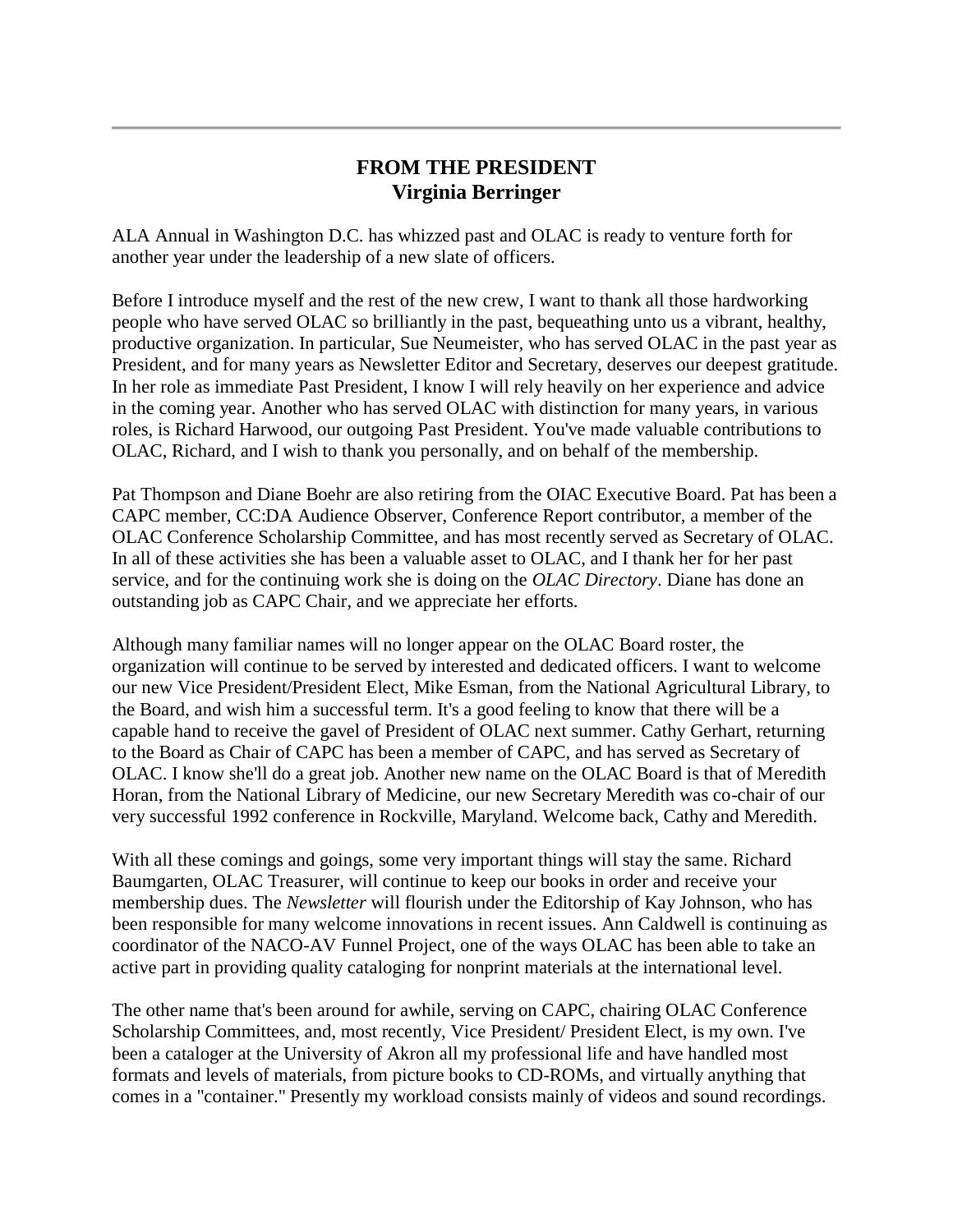Being handed the gavel at the Sunday evening OLAC membership meeting was one of the most gratifying moments of my life. My first duty as President of OLAC immediately following my "inauguration" was hosting the Q&A panel, a delightful task. This year the questions were challenging and amusing. Many thanks to the panelists, and to Jo Davidson, who initiated all of us into the world of Beanie Babies, and the importance of "tush tags" as a source of information.

I hope, when the time comes for me to hand over the gavel to Mike, our organization will have progressed through another successful year of growth and productive service to the cataloging community.



**Sue Passes the Gavel to Virginia** Left to right: Virginia Berringer, Pat Thompson, Sue Neumeister, Diane Boehr

## **TREASURER'S REPORT Fourth Quarter: April 1, 1998-June 30, 1998 Fiscal Year 1997-1998 Richard Baumgarten**

|                 |              | Fourth Quarter | 1997-1998 |
|-----------------|--------------|----------------|-----------|
| OPENING BALANCE |              | 18,156.00      | 20,352.69 |
|                 |              |                |           |
| <b>INCOME</b>   |              |                |           |
|                 | Memberships  | 1408.00        | 6615.00   |
|                 | Royalties    |                | 445.28    |
|                 | Dividends    | 242.75         | 781.31    |
| TOTAL           |              | 1650.75        | 7841.59   |
|                 |              |                |           |
| <b>EXPENSES</b> |              |                |           |
|                 | Rooms-ALA    |                | 360.00    |
|                 | Board dinner |                | 730.38    |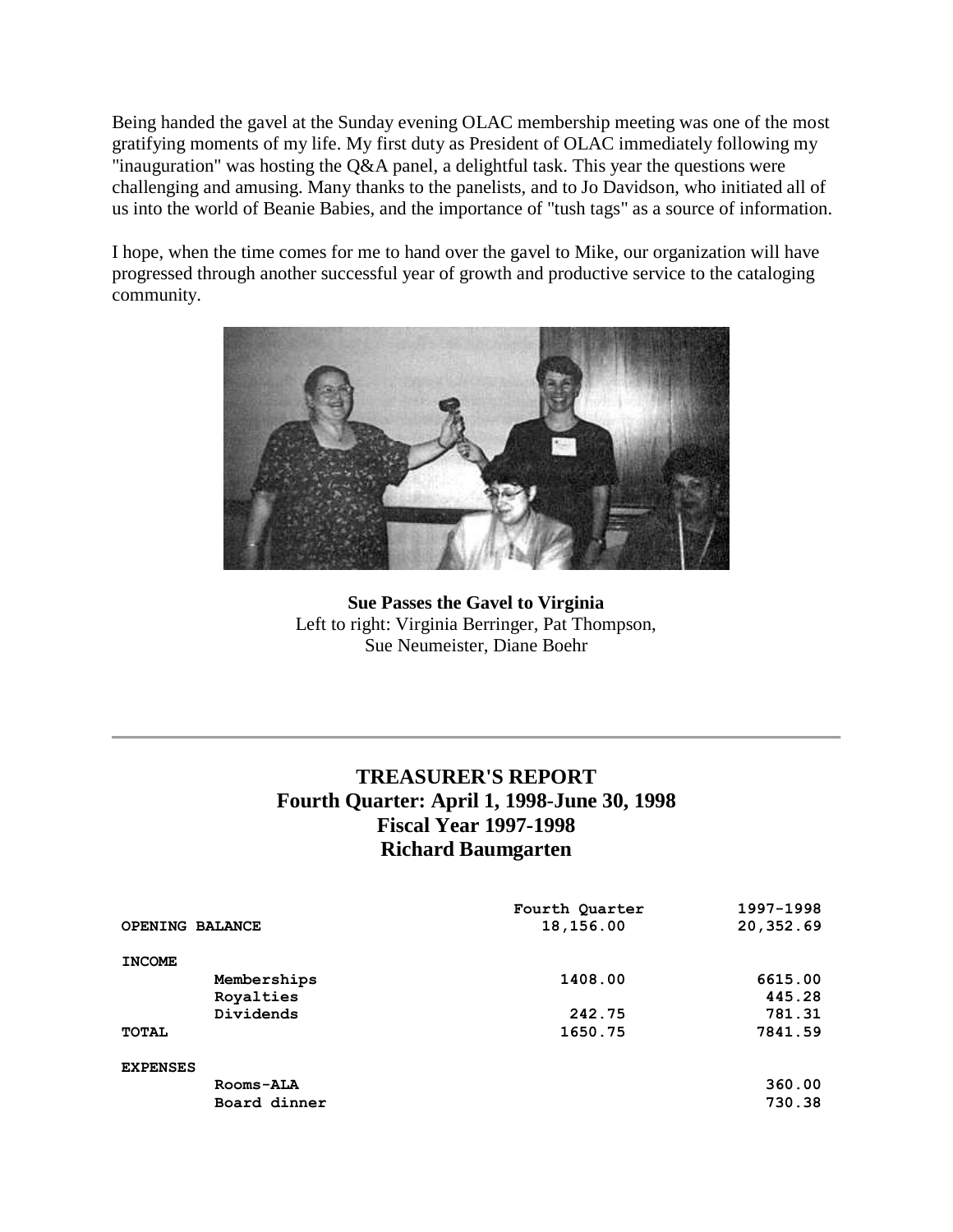| Stipends               |            | 2100.00       |
|------------------------|------------|---------------|
| Mailing and Publishing | 1933.25    | 4223.53       |
| Financial Consultant   |            | 100.00        |
| OLAC Award             | 155.50     | 252.48        |
| Labels                 | 25.21      | 75.95         |
| Account Fees           |            |               |
| Annual Fee             |            | 80.00         |
| <b>Other Fees</b>      | 45.22      | 250.76        |
| Web Stipend            |            | 850.00        |
| Software               | 353.00     | 353.00        |
| <b>Travel Expenses</b> | 382.82     | 382.82        |
| Conference Seed Money  | 2000.00    | 2000.00       |
| <b>TOTAL</b>           | (4,894.50) | (12, 282, 28) |
| CLOSING BALANCE        |            | 15,912.00     |

Note:

Because of the ongoing membership directory conversion, accurate membership figures are not yet available.

**Membership prices are going up. See [p. 21](http://ublib.buffalo.edu/libraries/units/cts/olac/newsletters/sept98.html#rates) of this newsletter for details.**

## **ONLINE AUDIOVISUAL CATALOGERS EXECUTIVE BOARD 1998/1999**

### **PRESIDENT: VIRGINIA M. BERRINGER**

Bierce Library The University of Akron Akron, Ohio 44306-1712 330-972-7244 330-972-6383 (Fax) E-mail: [vberringer@uakron.edu](mailto:vberringer@uakron.edu)

### **TREASURER: RICHARD BAUMGARTEN**

Johnson County Library Box 2901 Shawnee Mission, KS 66201-1301 913-495-2454 911-495-2441 (fax) E-mail: [baumgarten@jcl.lib.ks.us](mailto:baumgarten@jcl.lib.ks.us)

### **VICE PRESIDENT/PRES. ELECT: MIKE ESMAN**

National Agricultural Library 10301 Baltimore Ave. Beltsville, MD 20705-2351 301-504-7565 301-504-5471 (Fax) E-mail: [mesman@nal.usda.gov](mailto:mesman@nal.usda.gov)

### **SECRETARY: MEREDITH HORAN**

Librarian Cataloging Section National Library of Medicine 8600 Rockville Pike Bethesda, MD 20894 301-496-5497 301-402-1211 (Fax) E-mail: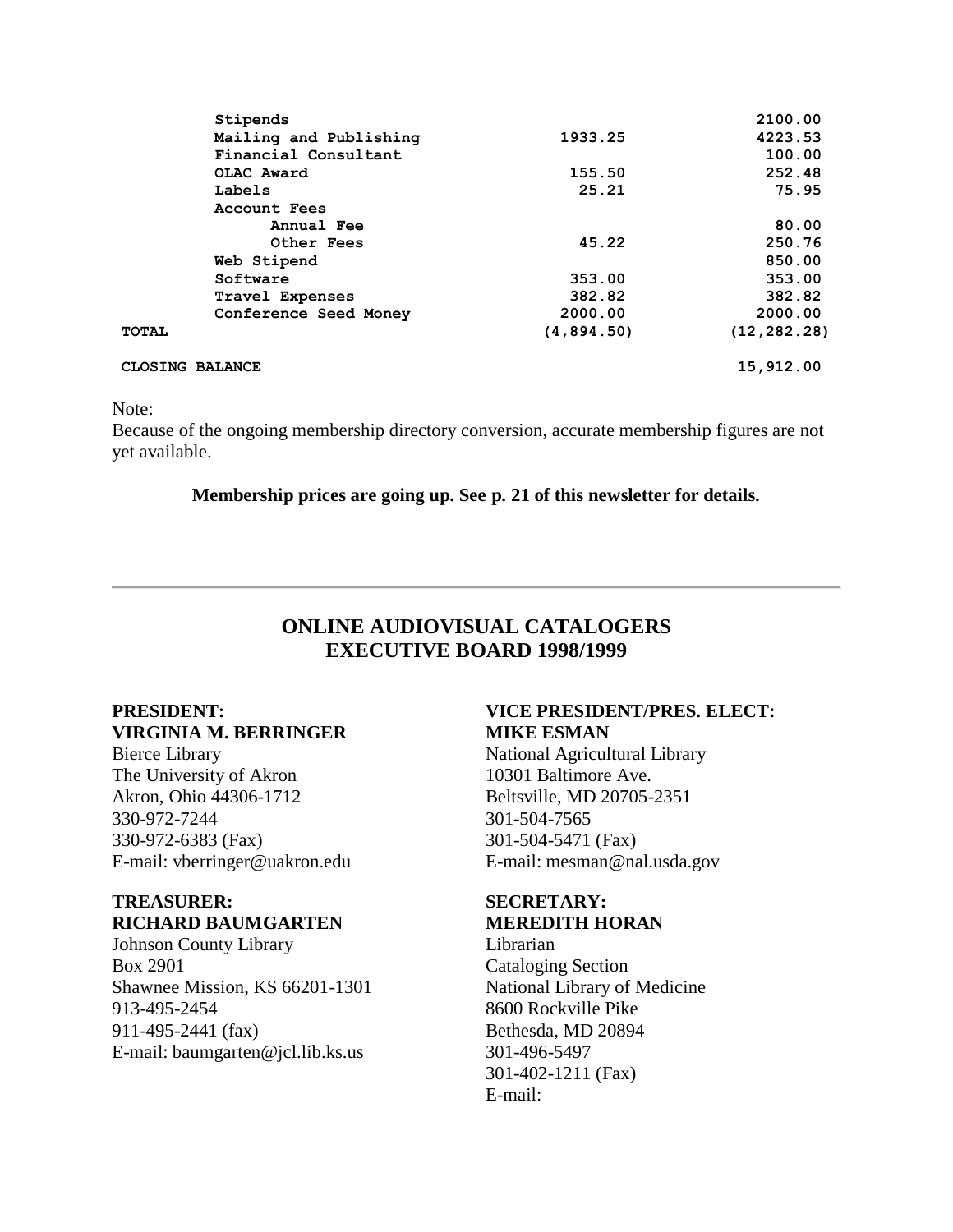#### [meredith\\_horan@occshost.nlm.nih.gov](mailto:meredith_horan@occshost.nlm.nih.gov)

#### **NEWSLETTER EDITOR: KAY G. JOHNSON**

326 Hedges Library University of Tennessee Knoxville, TN 37996-1000 423-974-6696 423-974-0551 (Fax) E-mail: [johnsonk@utk.edu](mailto:johnsonk@utk.edu)

#### **IMMEDIATE PAST PRESIDENT: SUE NEUMEISTER**

Central Technical Services State Univ. of New York at Buffalo Lockwood Library Bldg. Acquisitions Dept. Buffalo, NY 14260-2200 716-645-2305 716-645-5955 (Fax) E-mail: [neumeist@acsu.buffalo.edu](mailto:neumeist@acsu.buffalo.edu)

### **CAPC CHAIR: CATHY GERHART**

University of Washington Libraries Cataloging Division Box 352900 Seattle, WA 98195-2900 206-685-2827 206-685-8782 (Fax) E-mail: [gerhart@u.washington.edu](mailto:gerhart@u.washington.edu)

### **OLAC MILLENNIUM COMMITTEE CALL FOR VOLUNTEERS Kay G. Johnson**

At the recent ALA Annual Conference, I submitted the following proposal to the OLAC Board:

*A committee should beformed immediately to examine OLAC's mission statement, goals, name, and logo. The committee will research the literature and trends in cataloging audiovisual resources and poll the OLAC membership. The committee's results will be unveiled at the OLAC Conference in the year 2000 where we will celebrate the upcoming new millennium and the 20th year of OLAC's existence.*

The two primary reasons I submitted this proposal are that I feel that every organization should undergo periods of self-reflection and evaluation in order to retain its vitality. Also, the Board has discussed whether the OLAC name and logo remain appropriate in an era where most libraries are online and digital materials are the fastest-growing medium.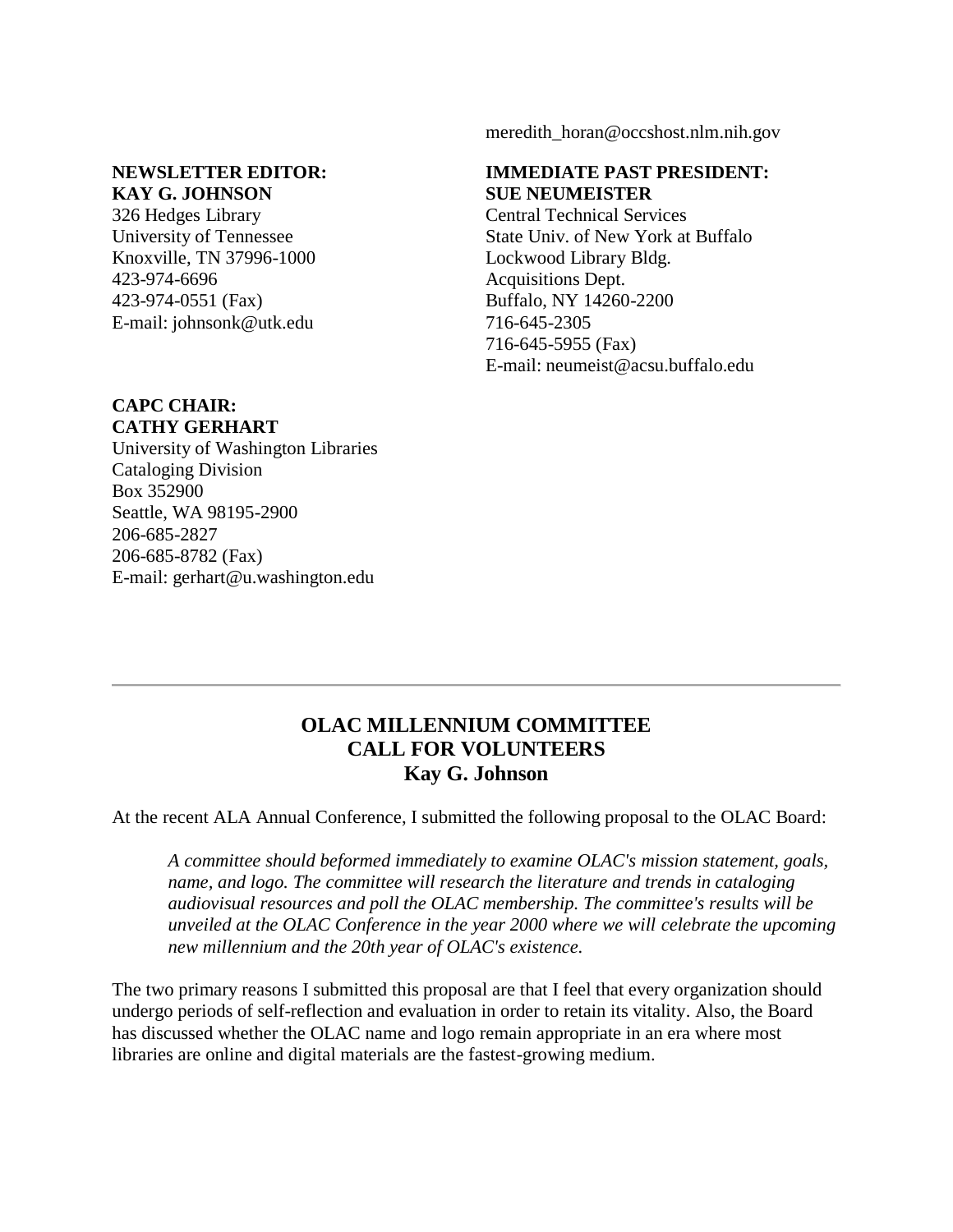The Board passed the proposal (see p. 17) and I agreed to be co-chair of the committee. As a representative of the newer OLAC members, I'm looking for a co-chair who can represent the seasoned OLAC membership. The committee will be small--maybe five participants, and no more than ten. It will represent a diverse cross-section of the OLAC membership, and will post updates and surveys regularly on the OLAC electronic discussion list.

Virginia Berringer will appoint the committee. Please e-mail, phone, fax, or mail a brief explanation of why you are interested in joining the committee to her at:

Virginia M. Berringer Bierce Library The University of Akron Akron, Ohio 44306-1712 330-972-7244 330-972-6383 (Fax) E-mail: [vberringer@uakron.edu](mailto:vberringer@uakron.edu)

It is my philosophy that change should not happen solely for the sake of change nor should we second-guess the future. The outcome of this committee may either bring changes to OLAC or justify keeping the status quo.

## **\* 1999 OLAC AWARD NOMINATIONS ARE NOW DUE \***

The OLAC Award recognizes and honors a librarian who has made significant contributions to the advancement and understanding of audiovisual cataloging.

The OLAC Award Committee is now accepting nominations for the 1999 award. The Committee will select a recipient based on nominations received, subject to approval by the Executive Board at the ALA Midwinter Meeting.

Eligibility for nomination is as follows:

- 1. Nominees may be OLAC members, but membership in the organization is not a requirement;
- 2. The nomination must be accompanied by a statement that provides supporting evidence of the nominee's qualifications;
- 3. The nominations and statement(s) must be postmarked no later than November 15, 1998, and must be received by the Award Committee Chair no later than December 1, 1998;
- 4. Nominees shall have made contributions to audiovisual cataloging by:
	- a. Furthering the goals of standardization of AV and/or computer file cataloging, including MARC coding and tagging;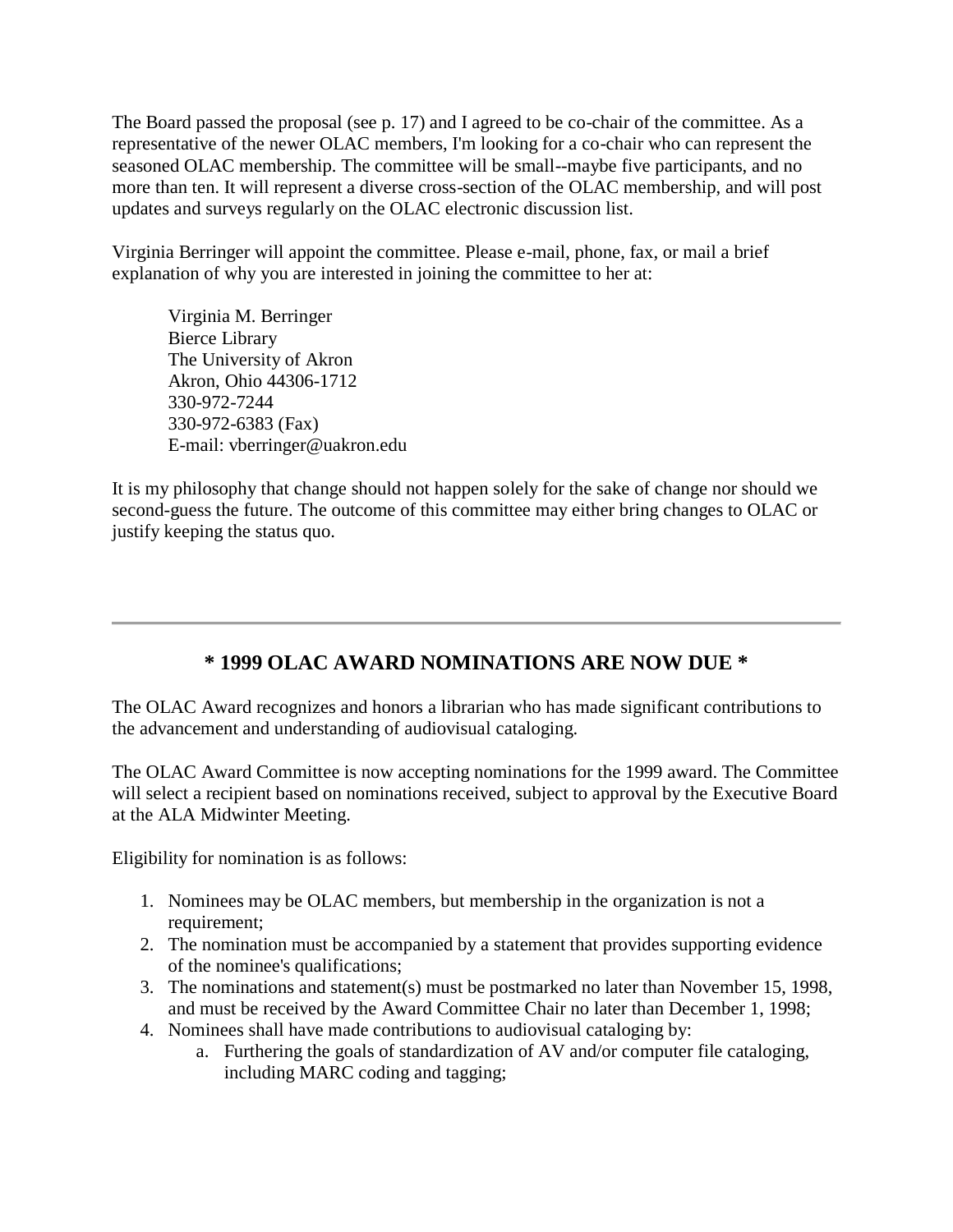- b. Interpreting AV and/or computer file cataloging rules and developing policies on organization for these materials on the national and/or international levels;
- c. Promoting the understanding of AV and/or computer file cataloging, coding and data exchange by professionals unfamiliar with these materials and processes.

The award recipient will receive an engraved plaque containing an inscription recognizing his/her special contribution to the field.

Send all nominations by December 1, 1998, to:

Sue Neumeister, Central Technical Services Lockwood Library Bldg. University at Buffalo Buffalo, NY 14260-2200 716-645-2305 716-645-5955 (fax) e-mail: [neumeist@acsu.buffalo.edu](mailto:neumeist@acsu.buffalo.edu)

Previous OLAC Award recipients: John Attig, Sue Neumeister, Laurel Jizba, Ann Sandberg-Fox, Glenn Patton, Catherine Leonardi, Richard Thaxter, Sheila Intner, and Verna Urbanski.

[Nancy Olson received a "Founder's Award" in 1986, 1 year before the OLAC Award was officially established.]

## **1998 OLAC AWARD PRESENTATION Richard Harwood, Award Committee Chair**

I don't know if it was a first, but John Attig was presented the OLAC Award at the CAPC meeting on Friday night. I was just glad to make it in time after an airport shuttle ride from Dulles to Baltimore over to D.C. Thanks to Kay Johnson and Johanne LaGrange for serving on the Committee. The award was presented by Sue Neuemiester and reads:

Online Audiovisual Catalogers, Inc. Present the OLAC Award to John C. Attig

- o For his long-standing commitment to the development of national MARC standards as OLAC MARBI liaison
- o For his tireless efforts at educating the OLAC membership in matters pertaining to nonbook cataloging and tagging through attendance at meetings, serving as a member of the Q&A panel, and writing MARBI reports for the *OLAC Newsletter*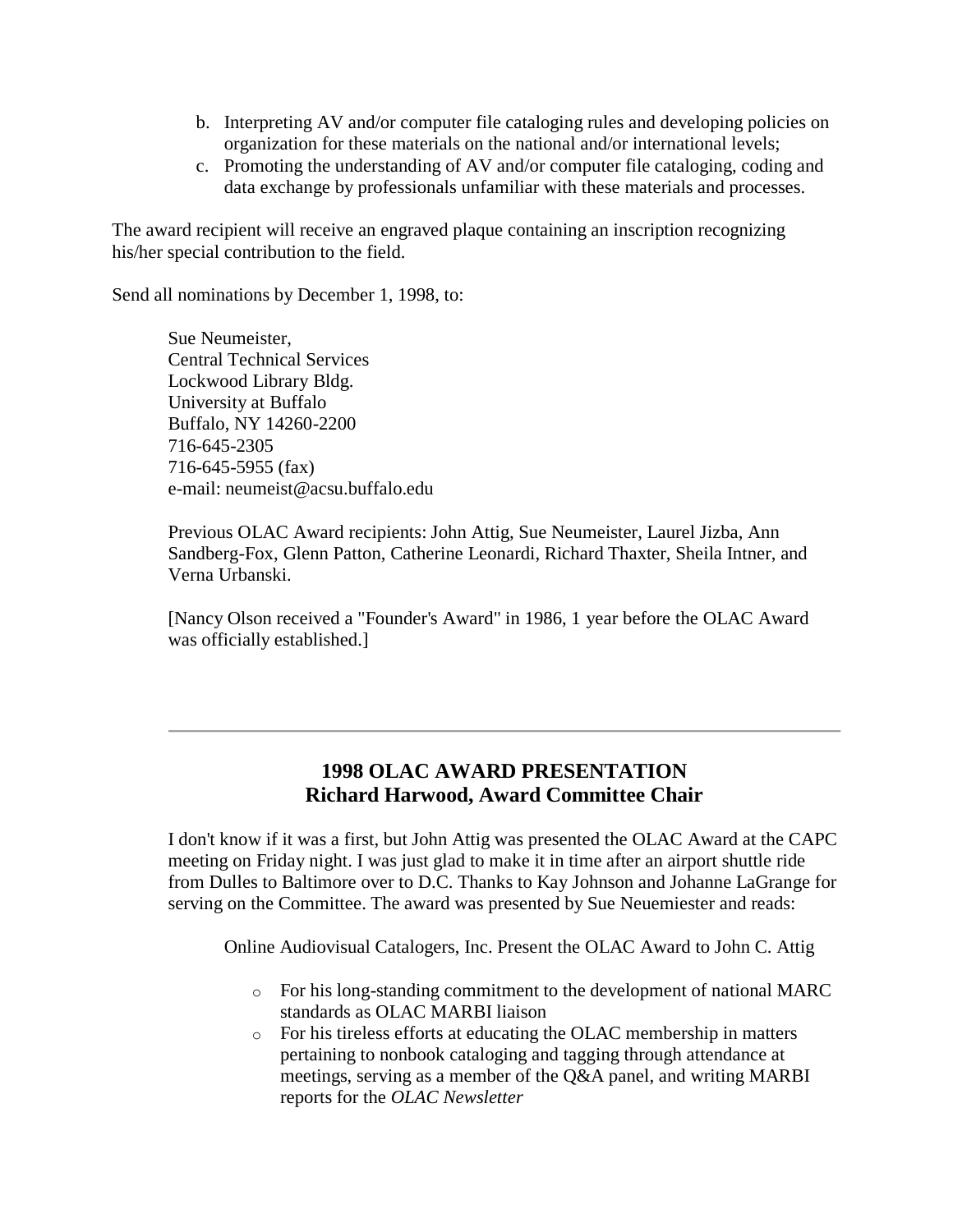- $\circ$  For his contribution to the development of nonbook cataloging rules at the national level, especially computer files and Internet resources
- o For his service to the nonbook community as a member of the editorial board of *Joumal of Internet Cataloging*
- o For his outstanding dedication, service, humor, and patience in all things audiovisual

On this date, Sunday the 28th of June, nineteen hundred and ninety-eight

Susan M. Neumeister, President

## **ONLINE AUDIOVISUAL CATALOGERS CATALOGING POLICY COMMITTEE (CAPC) ALA ANNUAL CONFERENCE Washington, D.C. June 26, 1998**

#### **Minutes**

The meeting was called to order by Diane Boehr, CAPC Chair, at 8:05 PM. All CAPC members present were: Diane Boehr (Chair), Michael Esman, Marcia Evans, Catherine Gerhart, Marlyn Hackett, Meredith Horan, John Attig. There were 16 guests.

- 1. Members and guests introduced themselves.
- 2. The [minutes](http://ublib.buffalo.edu/libraries/units/cts/olac/newsletters/march98.html#capc) of the CAPC meeting of Jan. 10, 1998 were approved as published in the March 1998 *OLAC Newsletter*.
- 3. CAPC Chair Diane Boehr gave the floor to OLAC President Sue Neumeister, who presented the 1998 OLAC Award to John Attig. Normally, the OLAC award is presented at the Sunday evening Membership Meeting, but an exception was made because John was not going to be able to attend that meeting. A complete [description of the citation](http://ublib.buffalo.edu/libraries/units/cts/olac/newsletters/sept98.html#award) can be found elsewhere in this issue of the newsletter.
- 4. Announcements/ Updates

At the last CAPC meeting, it was mentioned that catalogers could not apply the latest amendments to *AACR2* as they were not published yet. On the advice of Kay Giles from the Library of Congress, Diane had planned to write a letter to the Joint Steering Committee of *AACR2* asking that these amendments be released. Since then she has learned that the electronic version of *AACR2* will soon be available from ALA and does contain all the current amendments. A new printed edition is also supposed to be released, possibly in August. The electronic version will also be included in the Cataloger's Desktop CD-ROM product for current subscribers at no extra charge.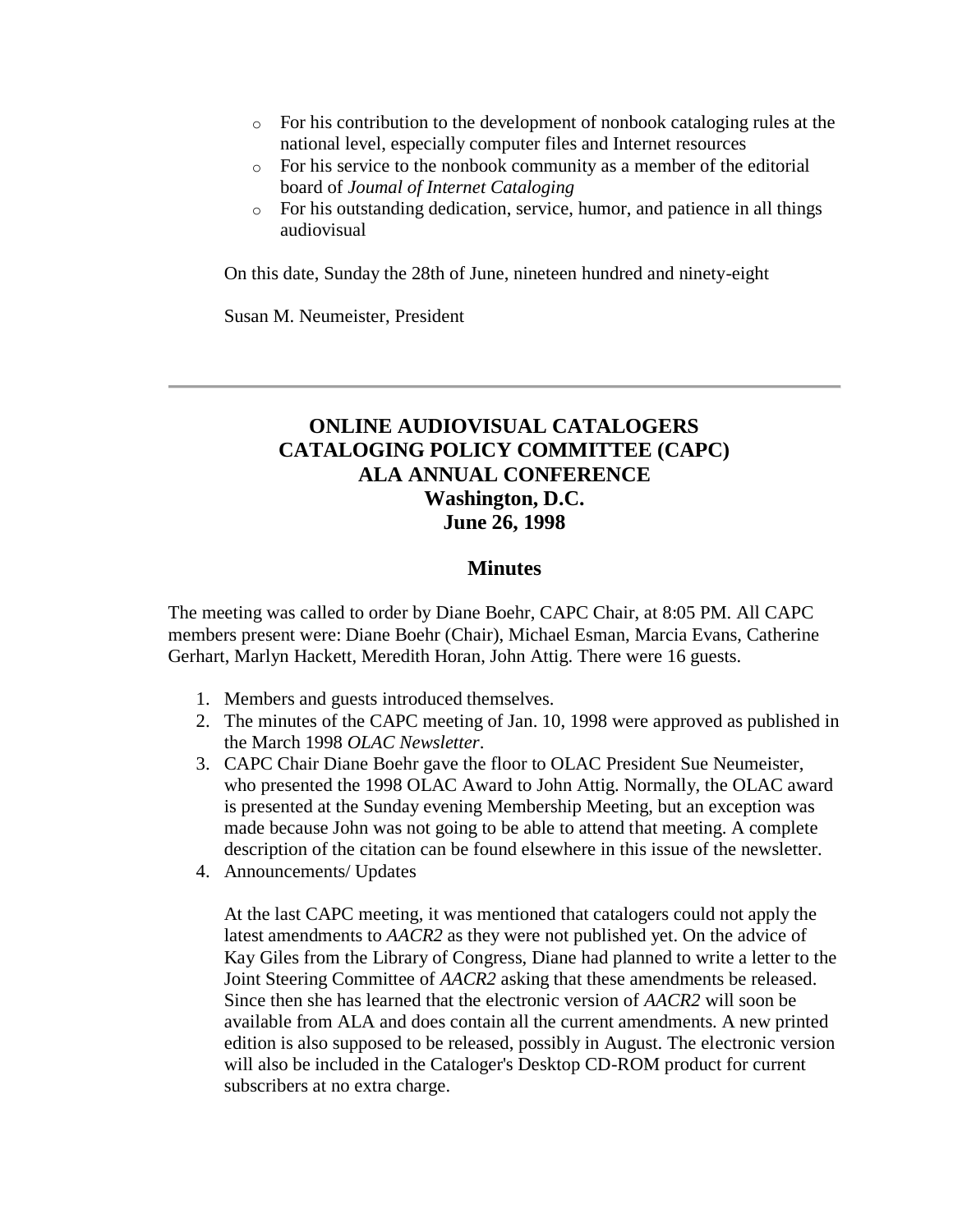The Core Record for computer files is still waiting for final approval from the Program for Cooperative Cataloging (PCC). It is available on the [PCC website](http://lcweb.loc.gov/catdir/pcc/pcc.html) and some cataloging agencies are using it unofficially. Some CAPC members explained that the PCC wants to make some minor updates to the standard to reflect recent changes before the standard is released.

5. NACO Funnel Project update

This item was postponed to the Membership Meeting because the Funnel Project coordinator, Ann Caldwell, was not present to make a report.

6. MARBI Proposals and Discussion Papers

John Attig reported on selected proposals and discussion papers that are on MARBI's agenda at this conference. (His complete report with an explanation of the documents and MARBI results can be found elsewhere in this issue.) CAPC did not have any strong recommendations on any of the proposals for J. Attig to take to the MARBI meetings.

7. Questions on cataloging of Internet resources

Meredith Horan brought up for discussion several problems she has been having in cataloging Internet resources. The first question was about determining the date of publication. Many Internet resources do not have any kind of date. One solution is to use an estimated date, such as [199-?] A common practice is to include a 500 note giving the date the material was viewed for cataloging, such as "Description based on..." or "Item consulted on..." or something similar. This note is also useful because a web resource can change significantly after it is cataloged. Sometimes the only date available is a copyright date, which may apply to the content of the material, and not its current publication as an electronic entity.

Another problem in cataloging databases is that it is often difficult to find a stated updating frequency or even a date of the last update. Discussion participants seemed content to provide that information if available and leave it out if not.

The third problem area is about the source of title. CONSER guidelines say not to use "welcome screens" as a source of title, but why not? Why is a welcome screen not a home page! What is meant by "source data"? Diane proposed that a useful activity for CAPC would be to draw up a standardized list of the places we take the title from and how we are defining them as a group. Such a list would also help catalogers who find something that they know is a legitimate source of the title but just don't know what to call it. John Attig suggested that any work we do on this be forwarded as suggestions to the ISBD-ER task force of CC:DA, because they are already working on this sort of thing and there may be some rule change proposals resulting from their work. CAPC members agreed that this would be a worthwhile endeavor. Diane gathered names of volunteers to serve on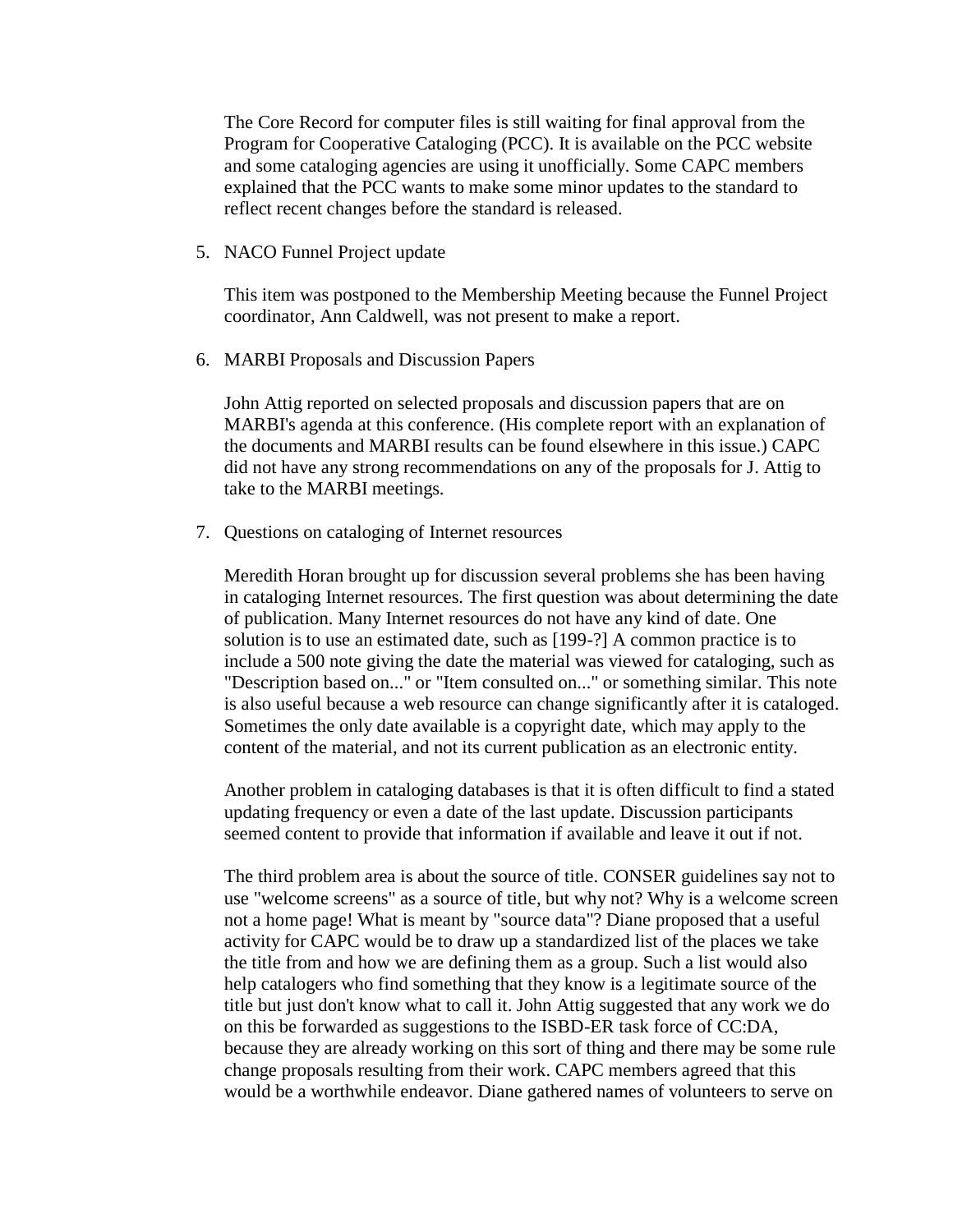a subcommittee to work on this, and will also write a formal charge to the subcommittee.

Meredith also made an announcement concerning the National Library of Medicine (NLM). In January, NLM announced that they were going to begin cataloging databases as serials, rather than monographs, as an experimental approach stemming from principles emerging from the Toronto Conference. They also announced that they would not be supplying the 538 Mode of access note for these materials. Although the serials approach was in conflict with LC/CONSER policy, NLM had obtained agreement from OCLC to do this. However, when the NLM serial records were loaded into the OCLC database, OCLC changed all of them to monograph records. OCLC also added a 538 note for Mode of access. NLM is now cataloging databases as monographs, but they are still not adding the 538 Mode of access note.

8. Using the new definition for Type of computer file (006 byte 9)

Diane Boehr initiated a discussion of the difficulties in applying the new definition of MARC field 006 byte 9 (Type of computer file) which was implemented in March, 1998. The definitions of these types now apply to the predominant content of the work rather than the physical format in which it is issued. Purely textual content is supposed to be cataloged on a books workform rather than as a computer file. Diane has come across very few instances where the content seemed to be purely textual. An example is a CD-ROM issued by the Veterans Administration that contained all of their government forms. Other types of publications, such as the Atlas of Cardiology issued on CD-ROM, seem to contain enough interactivity and added features to make them more than just text. Someone on Autocat posted a question about how to catalog a digitized poster collection containing text for each poster, because it could have fit under graphic materials (Chapter 7), or it could be considered a digitized form of a book, such as that which would accompany an exhibition, or it could be a computer file. The person got three different answers from different people, so it's obvious that these guidelines are very unclear.

Some CAPC members pointed out that the same problems exist for printed materials but that when you add the digitization factor we seem to get more confused. We are very comfortable cataloging an art catalog as a "book" rather than as graphic material, even if it consists of all pictures with very little text. In many libraries, the format chosen in which to catalog it depends on workflow and which group of catalogers catalogs it. One participant noted that at her institution, all the catalogers have been training to catalog Internet resources. The book catalogers are much less concerned than the media catalogers over which type code to use. If it looks anything like a book, it gets cataloged as text. Sometimes they will use an 006 to code for pictorial content, etc.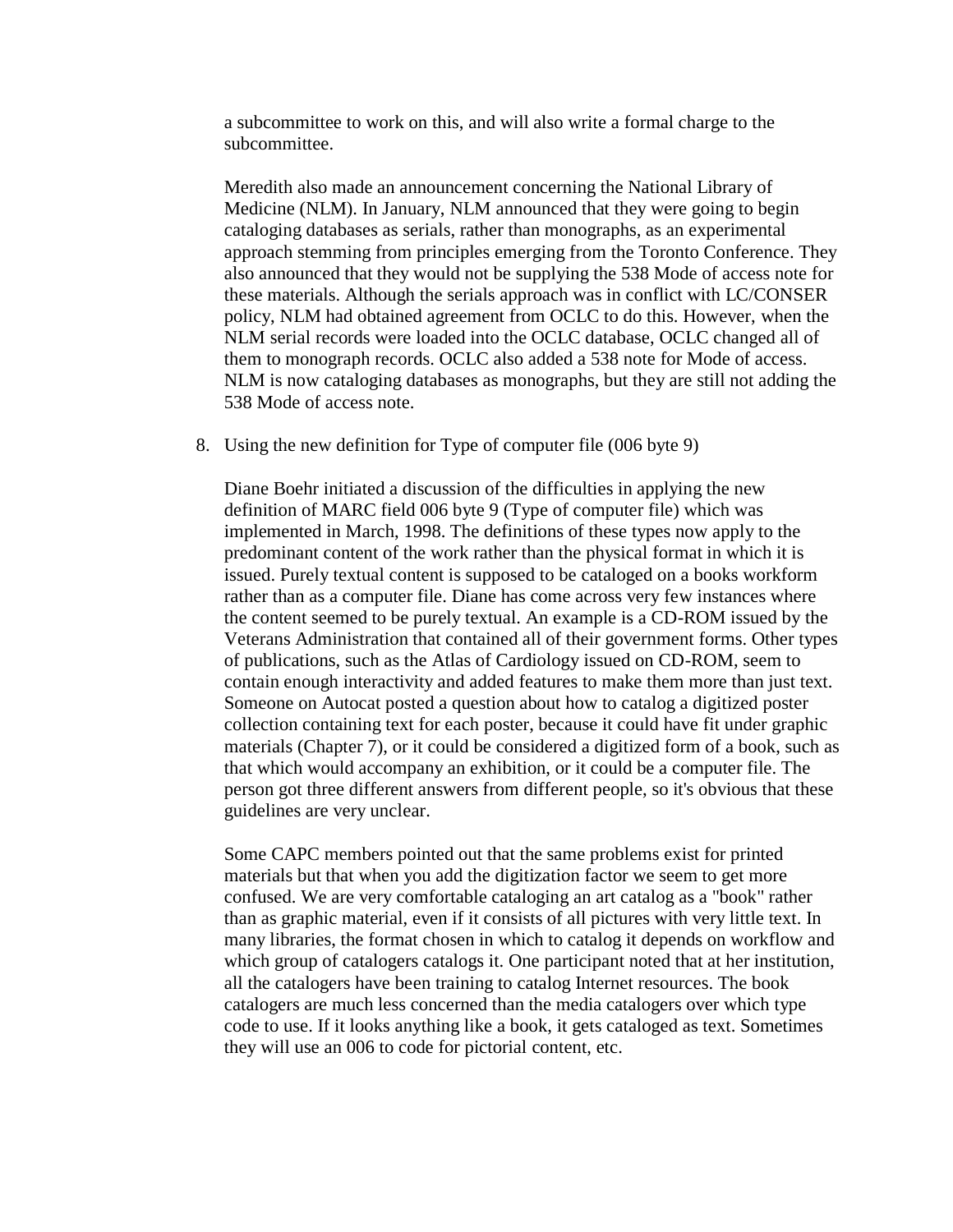Does it matter? How much time can catalogers afford to spend determining the predominance of the content? What difference will it make to users of the library? In most cases, the records will look no different to the user, but it could affect retrieval if a search is limited by type of material. In RLN it's a huge issue because the different formats are in completely different files, so if you search in the wrong file you won't find it.

One audience member asked what ever happened to format integration? The MARC format is as integrated as it can be, because of its limitations. The 008 does not define itself. The data in the 008 means different things depending on that byte that indicates record type. Fixing this would require rebuilding of all existing MARC databases.

9. Old Business

There was no old business.

10. New Business

Since the meeting was ending early, John Attig used the available time to give a preview of the upcoming issues on the CC:DA agenda. A complete [CC:DA report](http://ublib.buffalo.edu/libraries/units/cts/olac/newsletters/sept98.html#ccda) is printed elsewhere in this Newsletter issue.

#### 11. Adjournment

Diane announced that since this meeting is the last of the "year" for CAPC appointees, the next CAPC meeting in Charlotte, NC at the OLAC Conference would have a different set of CAPC members. Marlyn Hackett and Ann Caldwell will continue their terms through 1999. Meredith Horan is leaving CAPC to become OLAC Secretary, and Mike Esman is leaving to become OLAC Vice President. Marcia Evans and Diane Boehr's terms have expired. Cathy Gerhart will be the new CAPC Chair, and two new members are Sheryl Horner and Brad Eden. Diane thanked everyone she had worked with for the past three years. The meeting was adjourned at 9:25.

Respectfully submitted,

Pat Thompson OLAC Secretary

### **ONLINE AUDIOVISUAL CATALOGERS EXECUTIVE BOARD MEETING**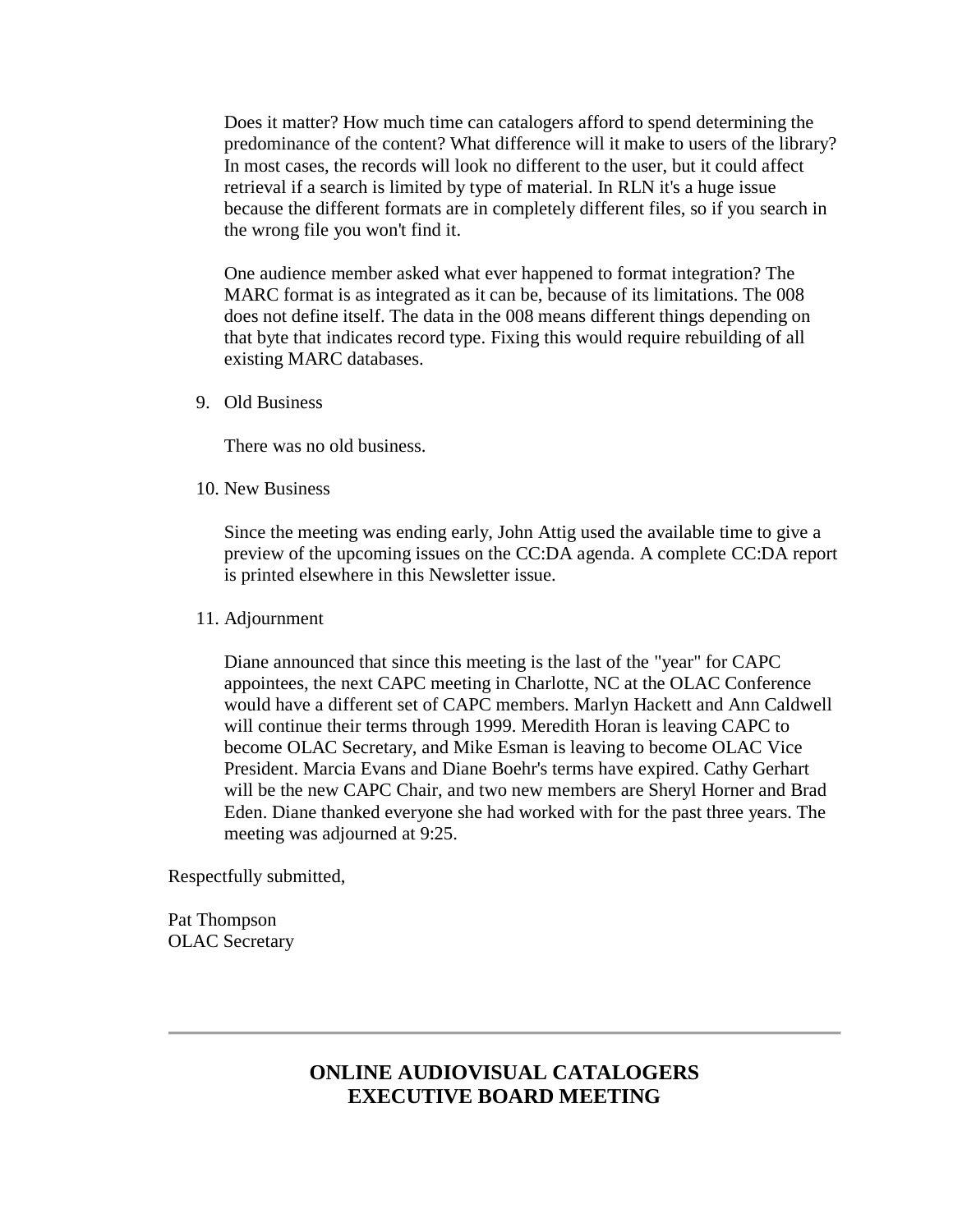## **ALA ANNUAL CONFERENCE Washington, D.C. June 27, 1998**

### **Minutes**

1. Call to Order, Introductions, Announcements (S. Neumeister)

President Sue Neumeister called the meeting to order at 4:14 PM. All Board members present were: Sue Neumeister (President), Virginia Berringer (Vice President/President-Elect), Pat Thompson (Secretary), Kay Johnson (Newsletter Editor), Richard Harwood (Past President), and Richard Baumgarten (Treasurer). Diane Boehr (CAPC Chair) arrived late. Also present were Mike Esman, incoming Vice President, Meredith Horan, incoming Secretary, and Kevin Furniss and Jan Mayo from the Local Arrangements Committee for the 1998 OLAC Conference. Ann Caldwell, Coordinator of the NACO Funnel Project, arrived later. There was one guest.

Sue Neumeister reported that the OLAC Listserv is now up and running.

2. Secretary's report (P. Thompson)

The [minutes](http://ublib.buffalo.edu/libraries/units/cts/olac/newsletters/march98.html#exec_board) of the last Board meeting, held Jan. 10, 1998 were approved as printed in the March 1998 issue of the *OLAC Newsletter*.

3. Treasurer's report (R. Baumgarten)

Richard Baumgarten distributed the 4th quarter financial report. He announced that he plans to enter the financial records into Microsoft Excel, which is part of the Microsoft Office suite of programs that he purchased for OLAC in order to run the new membership database. The software belongs to OLAC and is not a personal copy so he won't be using it for anything else. Richard also reported later in the meeting that he was sending notices to the serials vendors that carry the *OLAC Newsletter* to inform them of our rate increase that will take effect in 1999.

4. Newsletter Editor-in-Chief's report (K. Johnson)

Kay Johnson reported that she mailed the June issue on June 12 and no one has received them yet except the members in Canada, because those are mailed first class. The deadline for submissions for the Sept. *Newsletter* is August 1. The Sept. issue should include requests for nominations for CAPC (if needed), the OLAC Award, and Elections.

5. 1998 OLAC Conference (K. Furniss)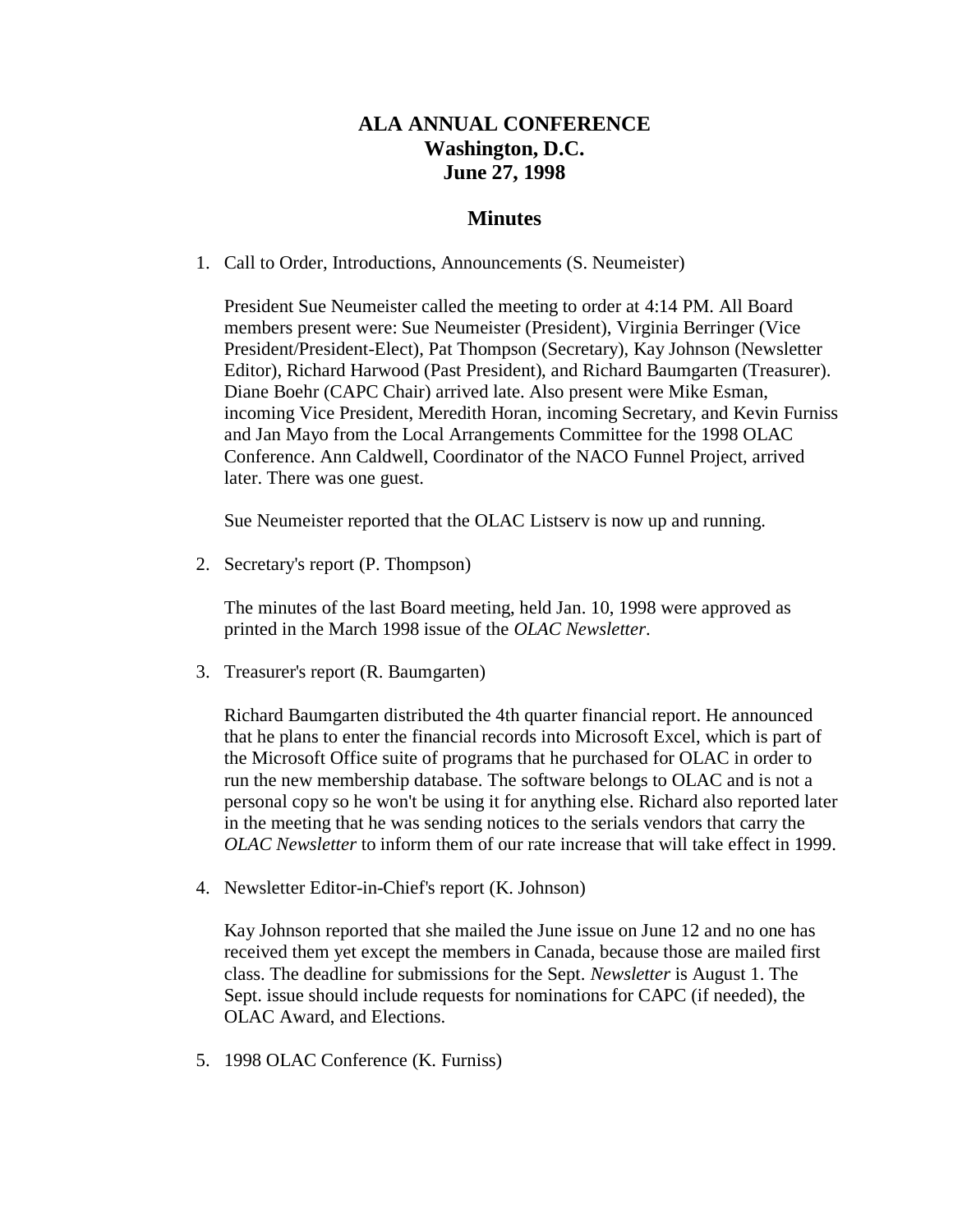Kevin Furniss reported that things are progressing along quite well. The announcement of the conference on the Web and in Autocat has already generated a good deal of response. Kevin also publicized the conference at the Canadian Library Association and several other meetings that he has attended. Jan Mayo reported on the plans they have for asking for corporate sponsorship. As yet, there are no companies on board. There are only 2 people signed up to do poster sessions so far, and the deadline was extended to July 15 on the Website. Kevin is going to do photocopying ahead of time and his institution, Winthrop University, will absorb the cost.

6. NACOAV Funnel Report (A. Caldwell)

Ann Caldwell did not have the most recent statistics on the funnel activity. Eleven people are interested in participating in the expansion of the project. Nine are from college/university libraries, one is at a public library, and one is at a big public school system. Ann sent them a form to complete and return by June 30. She has received two of them so far. She is planning to do the training at the OLAC Conference, but is not sure of the number of people. Some of the people are at libraries that are already NACO institutional participants, so they wouldn't need training. There has been no progress made so far on compiling a bibliography of sources for NACO work, but Ann would still like to do this.

7. CAPC Report (D. Boehr) Diane Boehr reported on the discussions held at the CAPC meeting the previous evening. (See separate [CAPC report](http://ublib.buffalo.edu/libraries/units/cts/olac/newsletters/sept98.html#capc) elsewhere in this issue.)

We are still short one CAPC member, and will solicit volunteers at the Membership meeting. The Board discussed possibilities of likely prospects we could ask if we don't get any eligible volunteers.

8. OLAC Conference Scholarship Committee Report (V. Berringer)

Virginia Berringer announced that the committee, consisting of herself, Jo Davidson, and Marlyn Hackett, had received 4 applications for the scholarship, and had made a selection. The Board approved the selection of Corrine L. Stevens, from Williams College, Williamstown Mass.

9. ALCTS MRC Liaison (S. Neumeister)

Sue noted that our liaison to the ALCTS Media Resources Committee (formerly AV Committee) was Brad Eden, and he has been appointed to CAPC, so we need a new liaison. The Board discussed possible people we could appoint to this position. Diane Boehr is a newly appointed member of the committee, and volunteered to write a report for OLAC until we can find a new liaison.

10. OLAC Database (P. Thompson)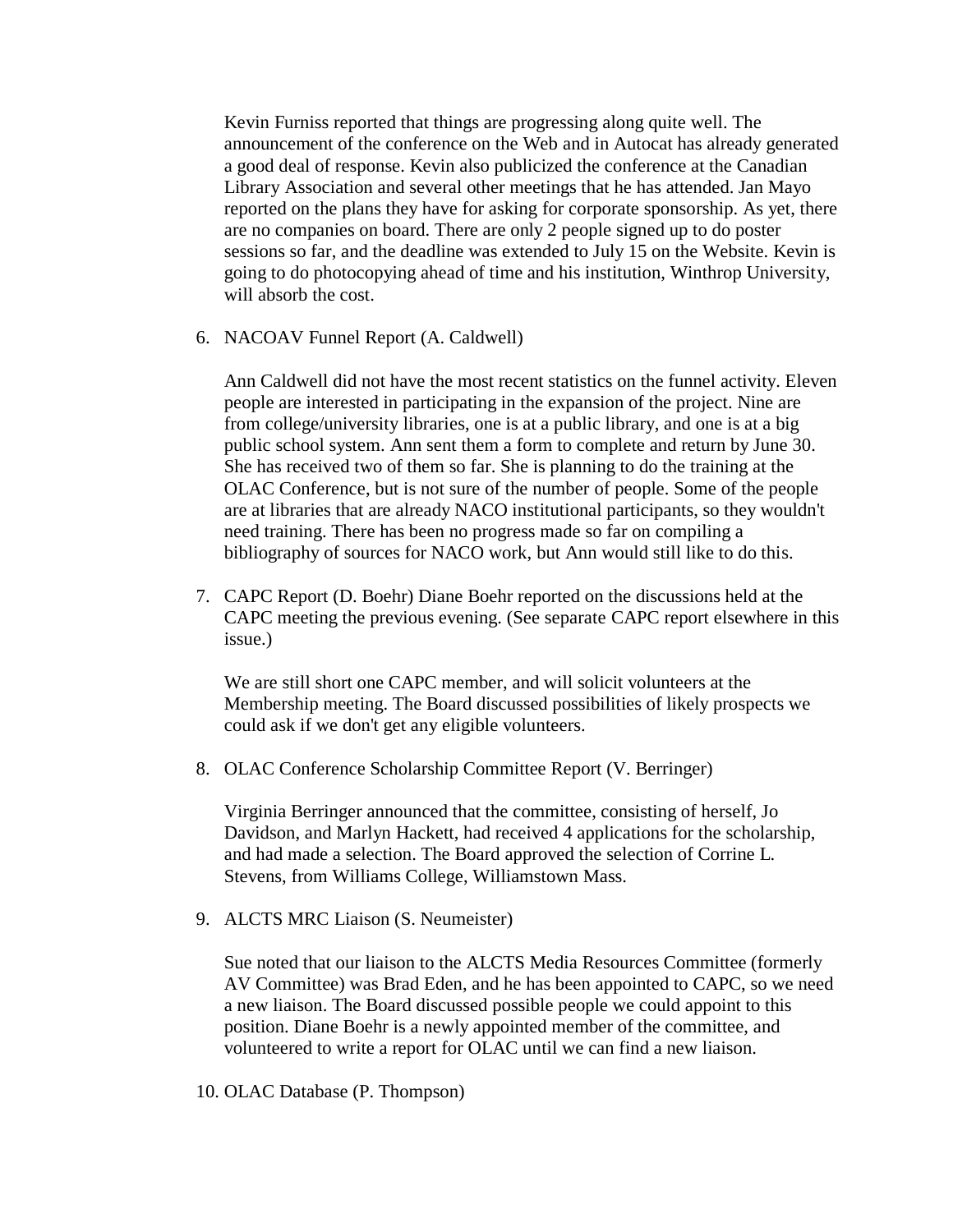Pat Thompson promised a detailed written report to Board members via email since she didn't have one ready to distribute. The yellow directory forms were sent out by Heidi as planned in conjunction with the ballot. Pat got a copy of Richard's PC-File membership database in January, and was able to convert it to an Excel file to view while inputting into the new database. She entered all the personal members that sent back their yellow form, and all the institutional members that were paid up. She is getting another copy from Richard and now has to enter all the people who joined or paid up since January. She also needs to try and get directory information from current members who did not send back their yellow form, so they can still have a chance to get into the directory.

The structure of the database seems to be working pretty well. There are still some reports to create, and one obstacle to overcome concerning replication so that she and Richard can both have a copy of the database and make changes and synchronize each other. She hasn't gotten this to work yet.

Sue reminded Pat that we were also going to have a password-protected directory on the Web, so she will need a complete alphabetical list of members who can get to it.

- 11. Appointing Committees
	- a. OLAC Award

Sue Neumeister, as Past President, will be the chair of this Committee. Kevin Furniss and Pat Thompson volunteered to serve.

b. Elections

Richard Harwood, as Past Past President, will be the chair of this committee, and he will choose one other OLAC member to serve. They will be compiling a slate for Treasurer and for Vice President/Pres. Elect.

#### 12. Old Business

There was no old business.

- 13. New Business
	- a. Name/Logo change for OLAC

Before this meeting, the Board had some email discussion concerning possible changes needed in OLAC's name, logo, and mission statement. Kay Johnson had made a motion to appoint a committee to look into this, with any resulting changes to be unveiled at the OLAC conference in the year 2000, where we would celebrate the upcoming new millennium and the 20th year of OLAC's existence.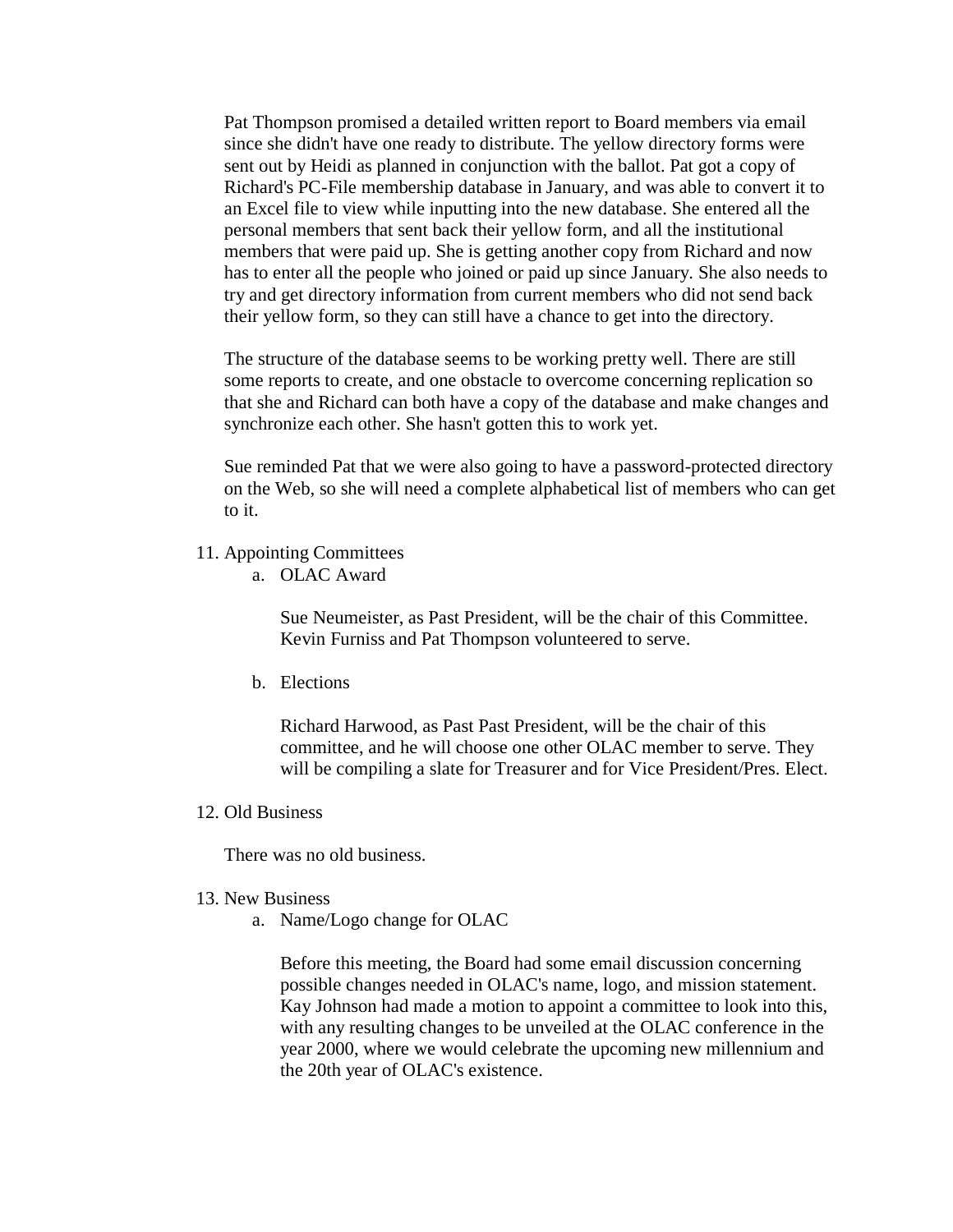After some discussion, the Board decided to appoint such a committee, with the following charge: "The committee will examine OLAC's purposes and objectives, name, and logo by researching the literature and trends in cataloging audiovisual resources and polling the OLAC membership. The committee's recommendations will be presented for the Board's approval at the ALA Midwinter 2000 meeting. If any changes are recommended a ballot to amend the bylaws will be sent to the membership in conjunction with the regular ballot for officers that year. The outcome of the election will be announced at the OLAC Conference in 2000.

Kay Johnson agreed to be the co-chair of the committee, with another cochair to be determined. Virginia Beninger, as new President, will appoint other OLAC members to serve, preferably about five people representing the range of feeling on the issue.

b. OLAC Brochure

The Board had earlier agreed to update and reprint the brochure in time for the Charlotte conference. Richard Baumgarten's wife, Pat, who is a designer, has agreed to help with the layout and design. Sue Neumeister will write a history of OLAC.

14. Adjournment

Sue Neumeister thanked the outgoing members of the Board (Pat Thompson, Diane Boehr and Richard Harwood) and adjourned the meeting at 5:52 PM.

Respectfully submitted,

Pat Thompson OLAC Secretary

## **ONLINE AUDIOVISUAL CATALOGERS MEMBERSHIP MEETING ALA ANNUAL CONFERENCE Washington, D.C. June 28, 1998**

### **Minutes**

1. Call to Order, Introduction of Officers, Announcements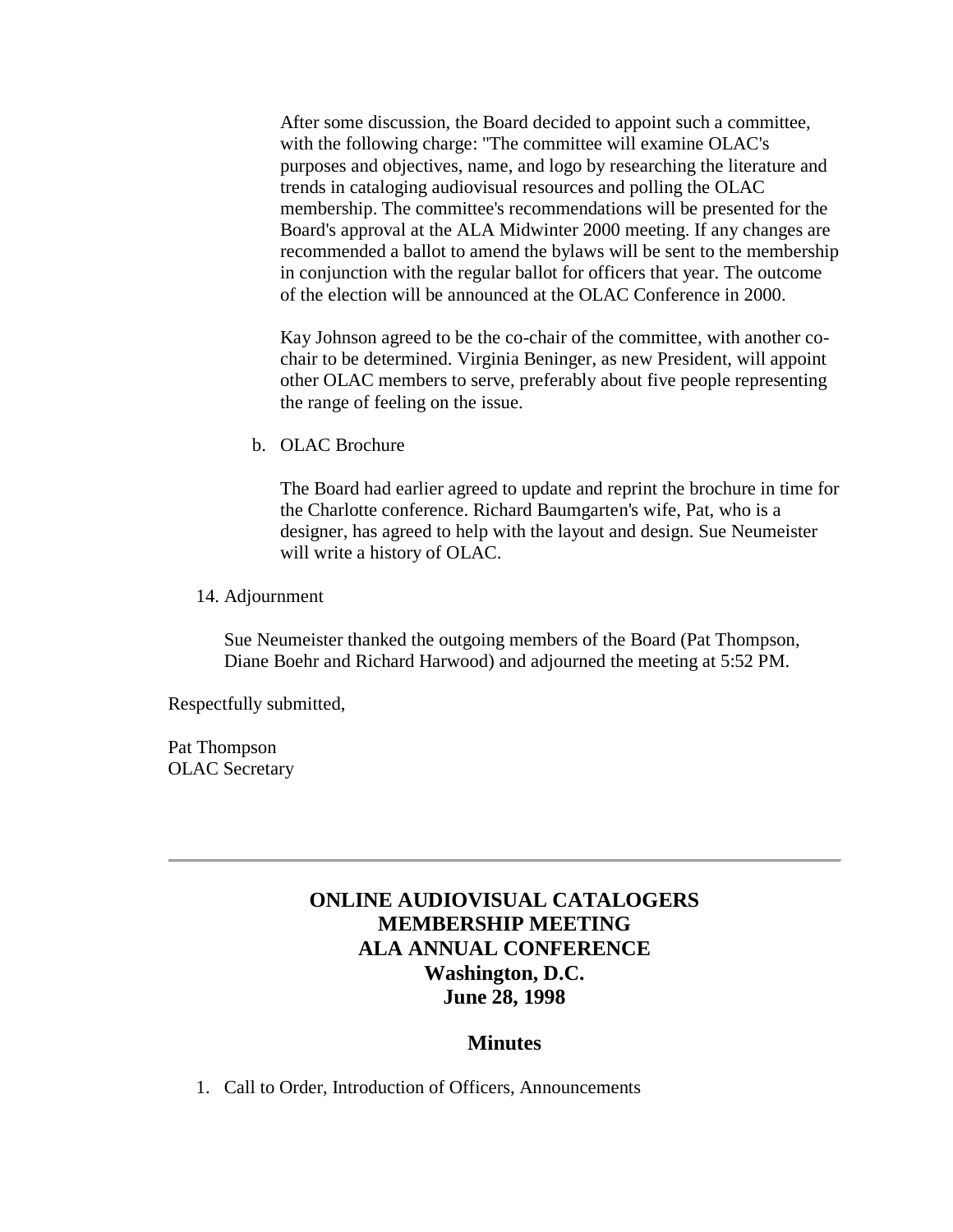Sue Neumeister, OLAC President, called the meeting to order at 8:10 PM and introduced the current officers: Virginia Berringer (Vice President/President Elect), Richard Baumgarten (Treasurer), Pat Thompson (Secretary), Diane Boehr (CAPC Chair), and Kay Johnson (Newsletter Editor-in-Chief). Richard Harwood (Past President) was unable to attend. There were 16 audience members.

The President had several announcements. Since the last Membership meeting, the Board has started an electronic discussion list (listserv), and this is now operational. [Subscription information](http://ublib.buffalo.edu/libraries/units/cts/olac/newsletters/sept98.html#list) is in the June issue of the *Newsletter*. It's currently restricted to OLAC members. Pat Thompson is working on the OLAC Directory from the forms that were received from personal members, to be printed and available for the OLAC Conference in November. We will also have an online directory that will be on the [OLAC Website](http://ublib.buffalo.edu/libraries/units/cts/olac/) and password protected for OLAC members only.

There are two position vacancies: we are looking for a new liaison to the ALCTS Media Resources Committee. If you are interested in the position or know someone who is, contact Virginia Berringer. We also need another CAPC member, and Cathy Gerhart is the person to contact for that.

2. Secretary's Report

Pat Thompson asked for a motion to approve the [minutes](http://ublib.buffalo.edu/libraries/units/cts/olac/newsletters/march98.html#membership) of the last membership meeting, held Jan. 11, 1997 at the ALA Conference in New Orleans as published in the March 1998 *OLAC Newsletter*. The motion passed.

3. Treasurer's Report

Richard Baumgarten distributed copies of the 4th quarter financial report (see separate [Treasurer's Report](http://ublib.buffalo.edu/libraries/units/cts/olac/newsletters/sept98.html#treasurer) elsewhere in this issue) and announced that he would be putting the financial information on an Excel spreadsheet.

4. Newsletter Editor's Report

Kay Johnson reported that the June *Newsletter* had been mailed on June 12, even though few people had received one yet, and reminded contributors that the deadline for the Sept. issue is August 1.

- 5. Committee reports
	- a. Cataloging Policy Committee (CAPC)

Diane Boehr, Chair of CAPC reported on the group's meeting. The [minutes](http://ublib.buffalo.edu/libraries/units/cts/olac/newsletters/sept98.html#capc) of that meeting are printed elsewhere in this issue. This is Diane Boehr's last meeting as CAPC Chair; her successor will be Cathy Gerhart.

b. NACO Funnel Project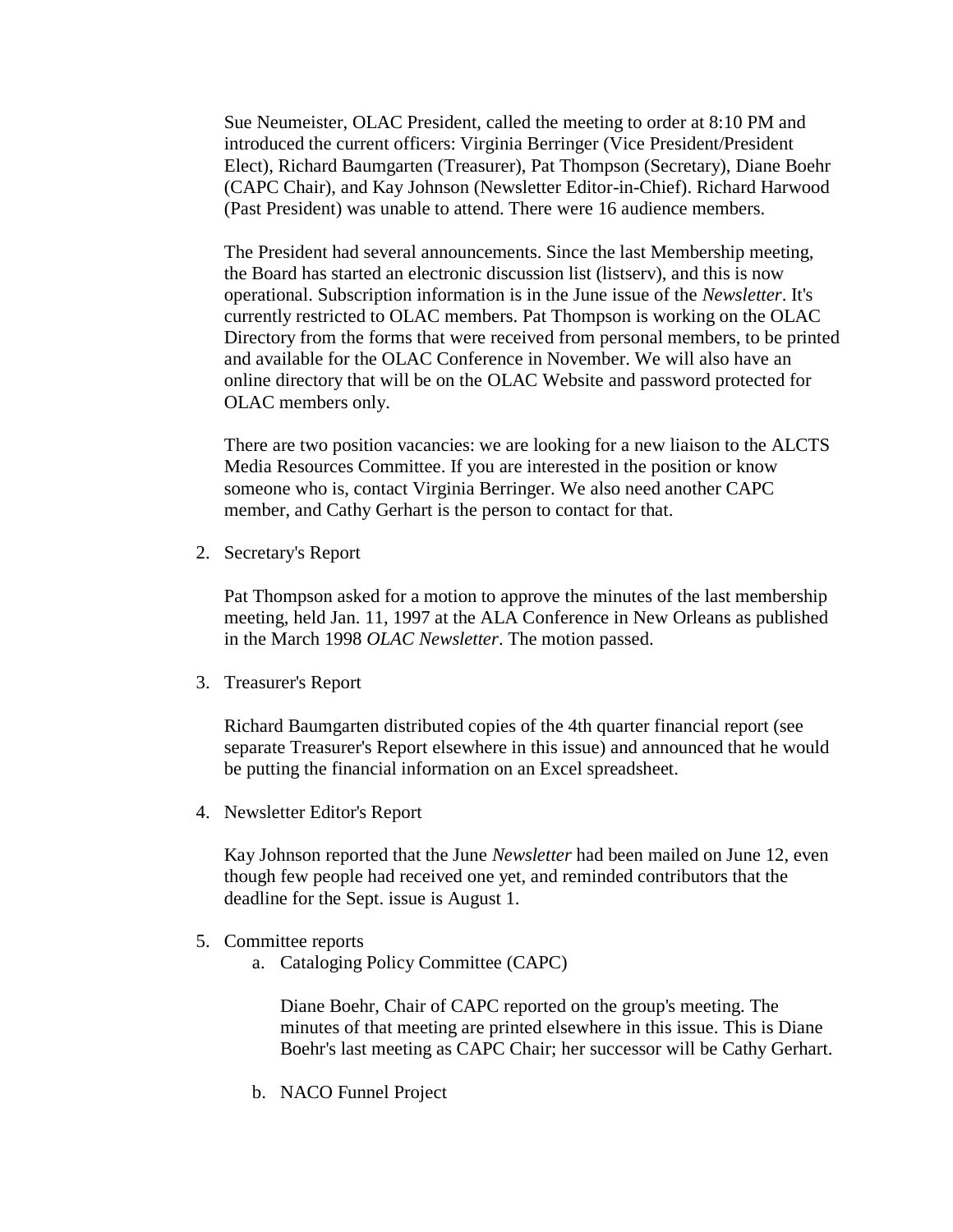In the absence of Ann Caldwell, NACO Funnel Coordinator, Diane Boehr gave this report. The [complete report](http://ublib.buffalo.edu/libraries/units/cts/olac/newsletters/sept98.html#board_mtg) can be found in the minutes of the Board meeting in this issue.

c. 1998 OLAC Conference

Kevin Furniss, Chair of the local arrangements committee for the 1998 OLAC conference, reported on the conference, which will be held Nov. 4- 7, 1998 at the Radisson Plaza Hotel in Charlotte, N.C. The full details of the conference and registration materials are in the June *[Newsletter](http://ublib.buffalo.edu/libraries/units/cts/olac/newsletters/june98.html#conference)* and also on the [OLAC Website.](http://ublib.buffalo.edu/libraries/units/cts/olac/)

d. Elections Committee

Heidi Hutchinson, Chair of the Elections Committee, announced the winners of the April 1998 elections: The new Vice President/President Elect is Michael Esman, and the new Secretary is Meredith Horan. The other member of the committee was Johanne LaGrange.

e. Awards Committee

In the absence of committee chair Richard Harwood, the President announced that the Committee, comprised also of Kay Johnson and Johanne LaGrange, had received two nominations for this year's OLAC Award, and had elected John Attig as this year's recipient of the award. Since John was unable to attend this meeting, the award was presented at the CAPC meeting. The [text of the award](http://ublib.buffalo.edu/libraries/units/cts/olac/newsletters/sept98.html#award) will be printed in the September *Newsletter*.

f. OLAC Conference Scholarship

Virginia Berringer, Chair of the Scholarship Committee, reported that the committee received four applicants for the scholarship and selected a recipient, which the Board approved. The announcement of the scholarship recipient will be made after the person is notified and has accepted. Virginia thanked the other members of the committee, Marlyn Hackett and Jo Davidson for their help.

- 6. Library of Congress and Utility Reports
	- a. Library of Congress

Diane Boehr distributed a written report from our new LC Liaison, David Reser, who was not able to attend this meeting.

b. OCLC (Glenn Patton)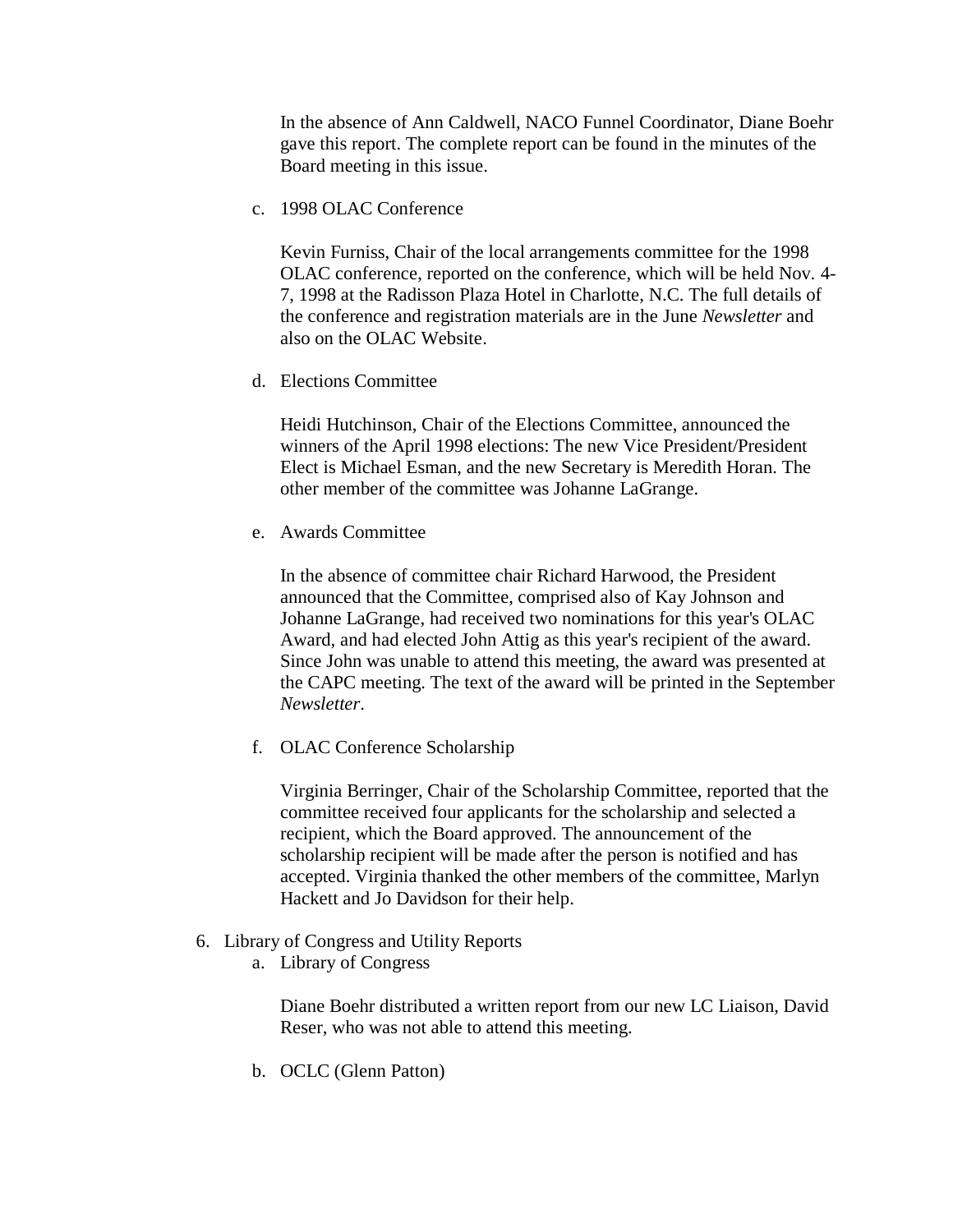Glenn Patton reported from OCLC. His [report](http://ublib.buffalo.edu/libraries/units/cts/olac/newsletters/sept98.html#oclc) is printed elsewhere in this issue.

c. RLG

Ed Glazier from RLG had told Sue that RLG is changing its reporting structure and that he may not be reporting to OLAC any more. For updates on RLG activities, check the RLG website at [http://www.rlg.org/toc.html.](http://www.rlg.org/toc.html)

7. New Business

Sue Neumeister announced that the Board will be appointing a committee to examine OLAC's mission statement, goals, name and logo. The committee will research the literature and trends of audiovisual cataloging and poll the membership. The committee's recommendations will be reported, voted on and implemented in the year 2000. Kay Johnson will be one of the co-chairs of the committee. If anyone else is interested in serving as the other co-chair or as a member of the committee, please contact Virginia Berringer. We will be looking for a crosssection of experienced and forward-thinking members, and want to get the whole organization involved.

8. Adjournment

Sue Neumeister expressed her gratitude to the outgoing Board members Pat Thompson, Diane Boehr, and Richard Harwood, and welcomed new members Mike Esman, Meredith Horan, and Cathy Gerhart. She then passed the gavel to Virginia Berringer, who adjourned the meeting at 8:50 PM. After a short break, the traditional question-and-answer session was held. The answer panelists were Ann Sandberg-Fox, Sheila Intner, and Glenn Patton. Virginia Berringer served as moderator.

Respectfully submitted,

Pat Thompson OLAC Secretary

#### **\* \* \* \* \* \* \* \* \* \***

#### **OLAC MEMBERSHIP RATE INCREASE**

This past year OLAC has incurred increased expenses, some of them one-time such as having someone put all of the back issues on the Web site and buying new software. Other expenses such as mailing and publishing will continue to rise. The Board has decided on a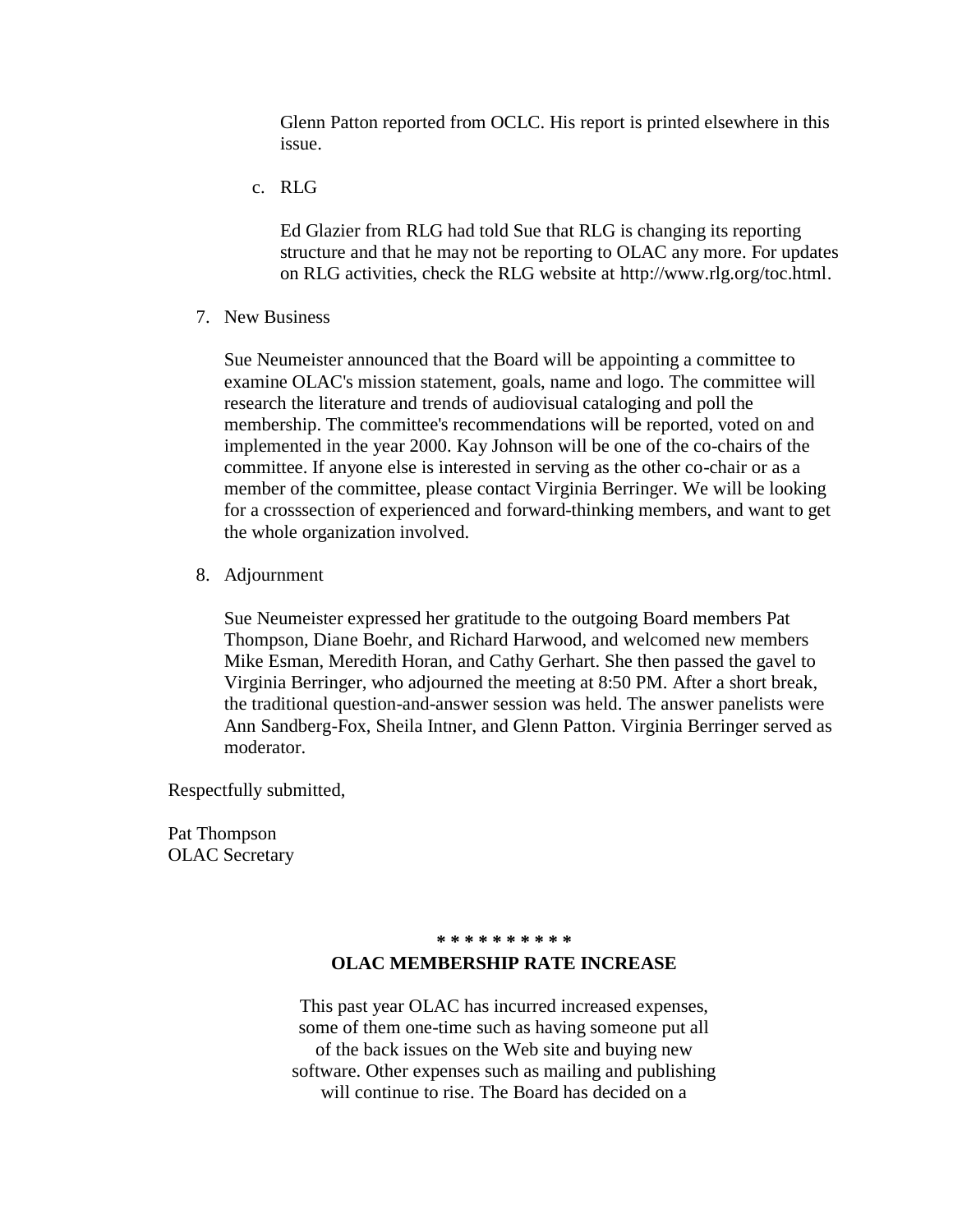modest rate increase starting with 1999. The new rates will be as follows:

#### **Personal (U.S. and Canada) in U.S. dollars**

| One year    | \$12.00 |
|-------------|---------|
| Two years   | \$22.00 |
| Three years | \$30.00 |

#### **Institutional (U.S. and Canada) in U.S. dollars**

| One year    | \$18.00 |
|-------------|---------|
| Two years   | \$34.00 |
| Three years | \$48.00 |

#### **Foreign (outside North America) in U.S. dollars**

| One year    | \$20.00 |
|-------------|---------|
| Two years   | \$38.00 |
| Three Years | \$54.00 |

*As a bonus for those attending the conference in Charlotte, membership can be renewed at the old rates.*

## **CONFERENCE REPORTS Mary Konkel, Column Editor**

## **MACHINE-READABLE BIBLIOGRAPHIC INFORMATION COMMITTEE (MARBI) Liaison report**

Submitted by John Attig Pennsylvania State University [\(jca@psulias.psu.edu\)](mailto:jca@psulias.psu.edu)

The Machine-Readable Bibliographic Information (MARBI) Committee and the USMARC Advisory Group met for three sessions during the ALA Annual Conference in Washington, DC. The following items will be of interest to OLAC members:

**Proposal No. 98-15: Obsolete fields in the USMARC Bibliographic Format**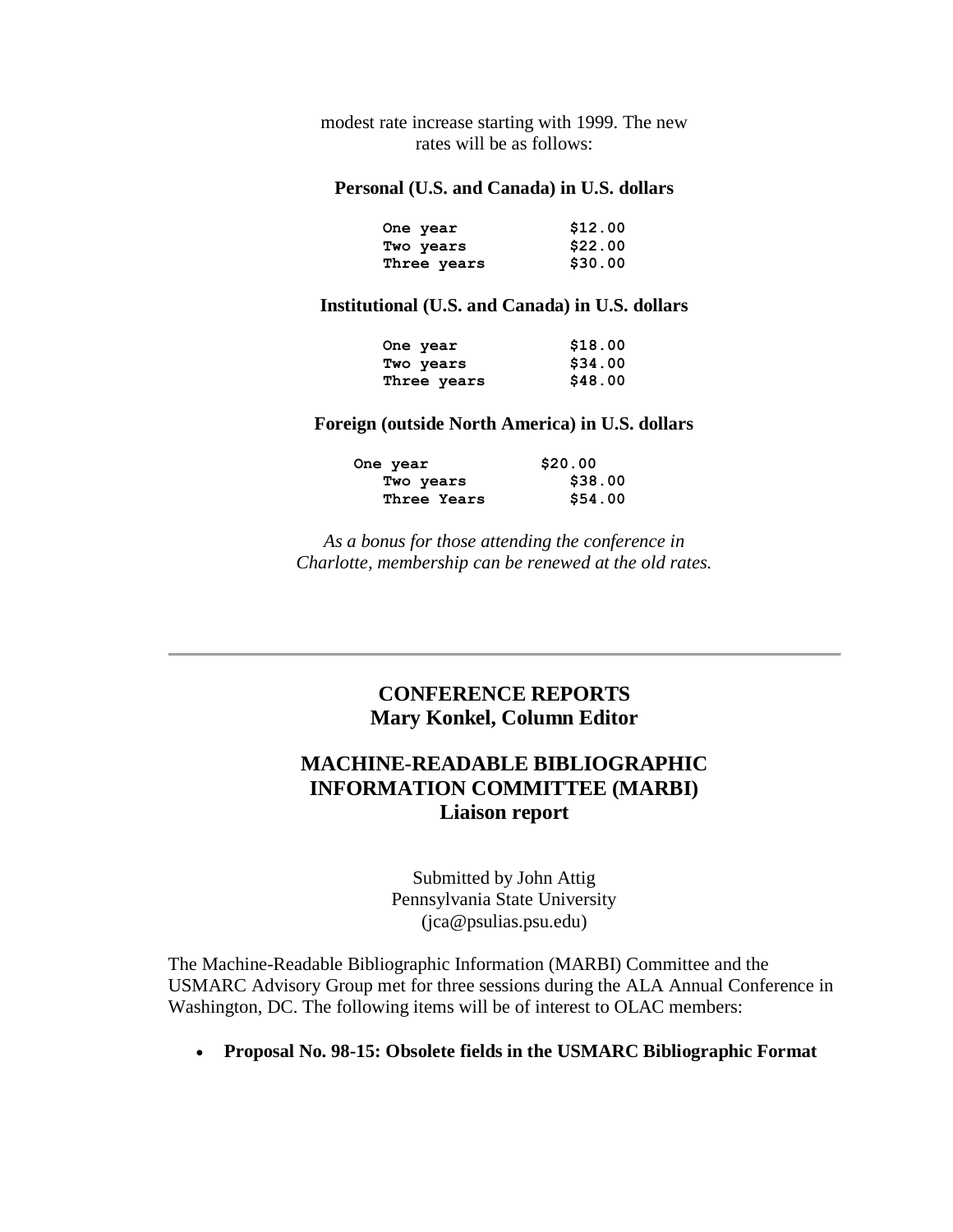This proposal is a chapter in the harmonization of the U.S. and Canadian MARC Formats. The proposal lists seven elements that are either absent or obsolete in Canadian MARC and proposes to make them obsolete. All of these elements specifically support pre-*AACR2* practices and are relevant only for retrospective cataloging. The elements are:

- o Subfield \$q in X11 fields: used for the conference name when the conference is entered under a place name
- o Subfield \$d in field 260: used for the plate number when recorded as part of the imprint
- o Fields 261 (imprint on pre-*AACR2* film records) and 262 (imprint on pre-*AACR2* sound recording records)
- o Fields 400, 410 and 411: used for series headings under old rules that did not require a series statement

In the discussion, there was varying sentiment that it continues to be desirable that retrospective conversion be possible without forcing pre-*AACR2* data into *AACR2* structures. In other words, it should be possible to convert old cataloging in its entirety, including the order and arrangement of the data elements. These fields support this; making them obsolete would force libraries to do some degree of recataloging in order to convert the data to other fields and other conventions (e.g., re-establishing conferences entered under place name). For these reasons, the proposal was rejected.

This leaves the formats in an interesting state. By agreement, the U.S. and Canadian formats must be identical, and Canada is an equal partner in the process. The elements in question are now valid in USMARC, but not in CanMARC. Unless Canada is willing to add these fields to their format, there is an impasse. It is very likely that this will happen, and it is almost certain that we will see this proposal again. At the OLAC Cataloging Policy Committee meeting, there was felt to be no compelling reason these elements should not be made obsolete in USMARC. If any OLAC members feel that they should be retained, please let me know.

### **Proposal No. 98-17: Reading program information in the USMARC Bibliographic Format**

This proposal follows on a discussion paper presented at Midwinter, and proposes to define a field for information pertaining to a reading program (usually a program set up by a vendor, often with software provided, that provides an organized program of reading, with points earned for reading particular titles). The proposal was accepted with these modifications:

a. the name of the new field was changed to "Study Program Information Note" in order to make it more general;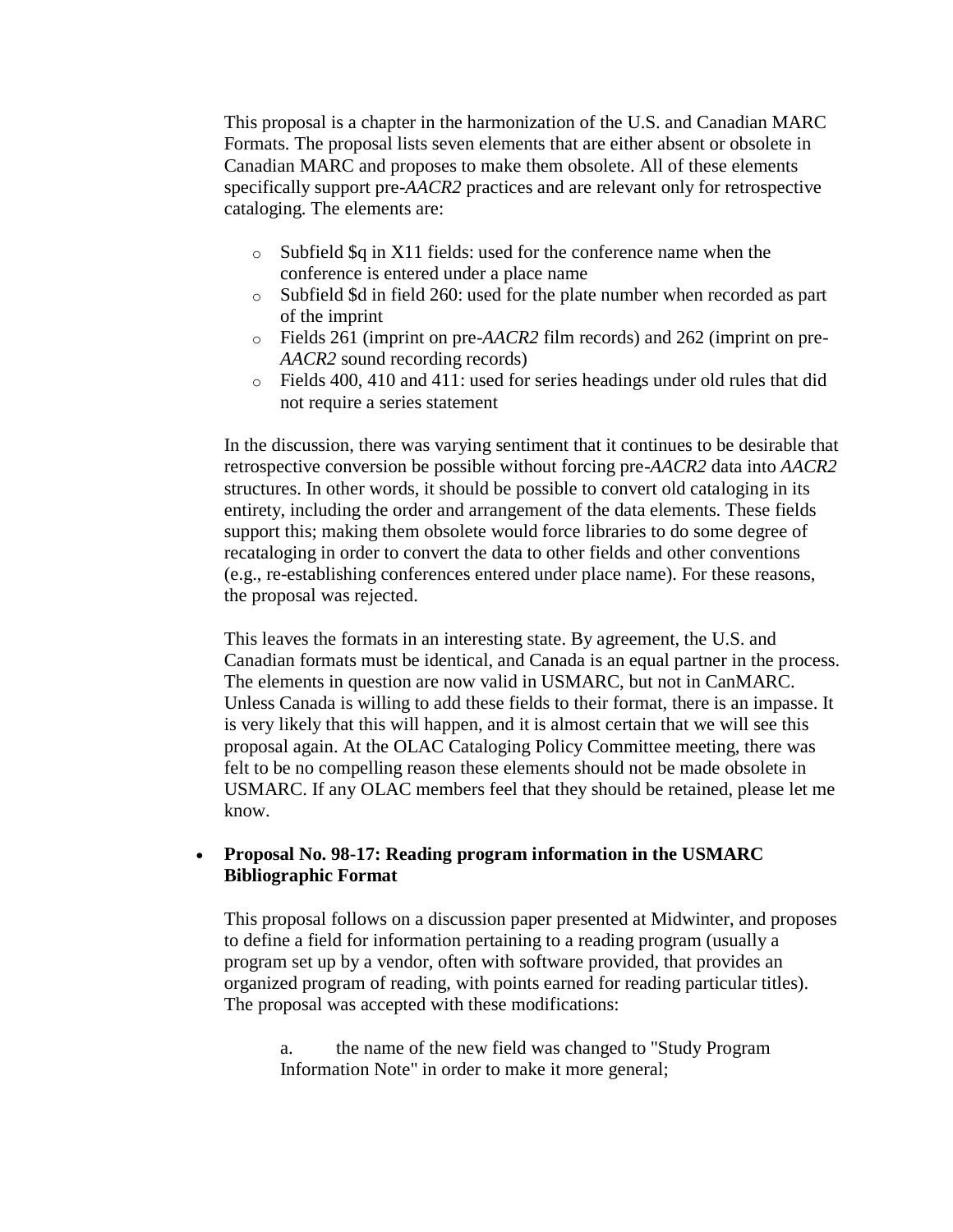- b. subfield \$i was added to allow a cataloger to supply a caption for the field; and subfield \$5 was added so that the field could be used for local programs.
- **Proposal No. 98-16: Nonfiling characters in all formats**

This proposal is an attempt to deal with nonfiling characters in all areas of USMARC records. The technique is to define two special characters to mark the beginning and the end of a sequence of nonfiling characters. MARBI reached consensus on the use of the special characters and on making the current filing indicators obsolete. There remain some uncertainties about the rules of application, particularly whether only strings containing alphanumeric characters should be marked or whether punctuation marks at the beginning of a heading should also be marked.

Action on the proposal was deferred until these issues can be clarified.

### **Discussion Paper No. 110: Addition of Preservation Information to Computer File 007 in the USMARC Bibliographic/Holdings Formats**

This discussion paper suggested a number of additional elements for the 007 field for computer files, so that characteristics of preservation copies can be recorded, as is currently done for microforms. There was considerable discussion of details, and consensus that the elements should be added to the current Computer Files 007 rather than defining a new 007 field. There will be further discussion on the USMARC discussion list and a proposal will be prepared.

Other actions:

- Approved the addition of field 856 to the Authorities Format
- Added some coding to the Holdings Format to allow better coding of complex publication patterns
- Approved coding for incorrect dates in the fixed fields
- Approved coding to support the use of 8-bit UNICODE characters in USMARC records
- Discussed encoding of language in Authority Records and the continued usefulness of field 880 for non-Roman characters

## **ASSOCIATION OF MOVING IMAGE ARCHIVISTS CATALOGING AND DOCUMENTATION COMMITTEE Liaison Report**

Submitted by Paula Moehle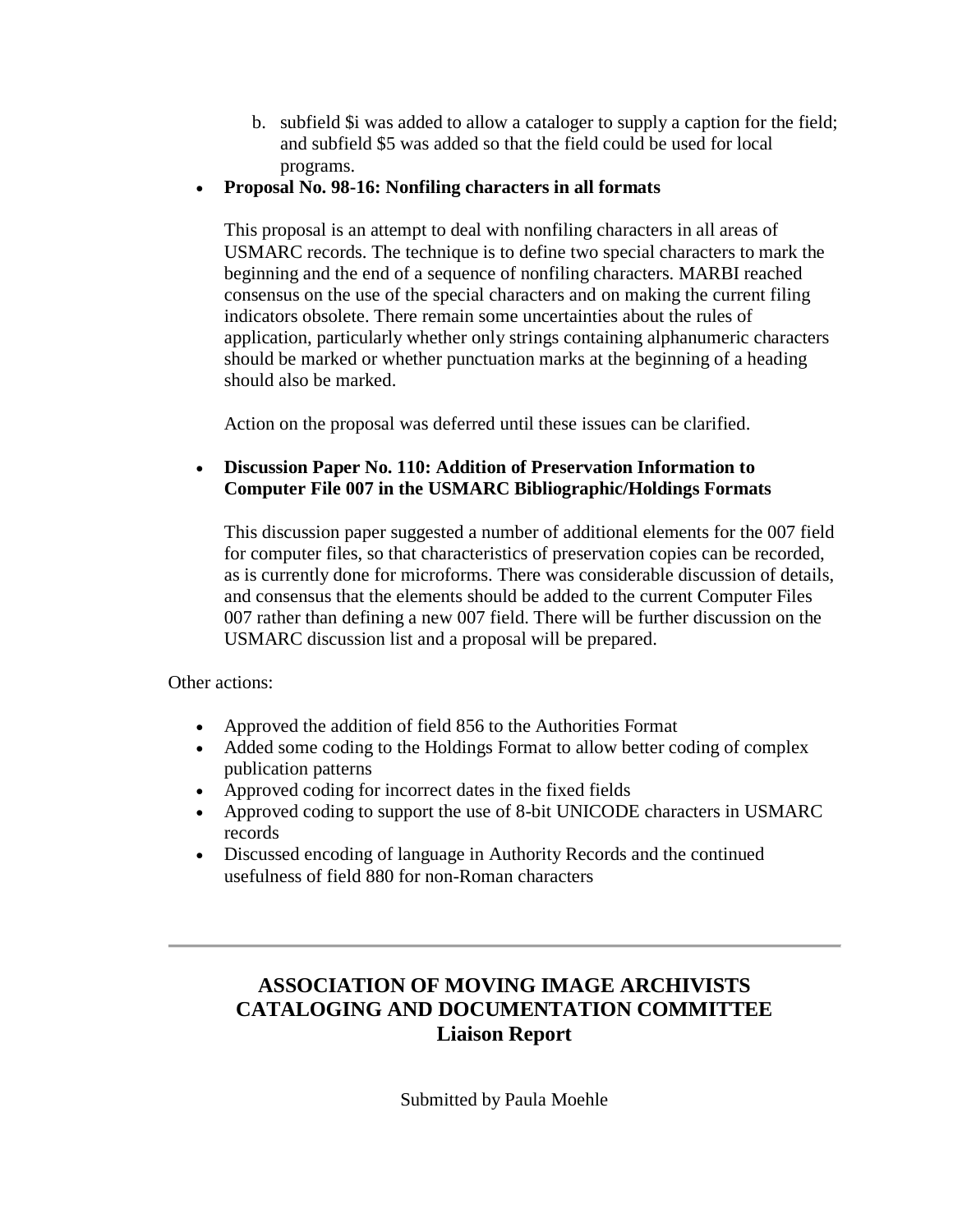### The University of Georgia Libraries [\(pemoehle@libris.libs.uga.edu\)](mailto:pemoehle@libris.libs.uga.edu)

The Library of Congress has invited AMIA to participate in the revision of *Archival Moving Image Materials: a Cataloging Manual* (commonly known as *AMIM*) compiled by Wendy White-Hensen and published in 1984. AMIA Cataloging and Documentation Committee members are pleased to have the opportunity to participate in the revision of *AMIM* since the Cataloging and Documentation Committee has been actively promoting a revision of this work. Much of the preparatory work for the revision has been done, including the 1995 report *Recommendations for Revision of Archival Moving Image Materials: a Cataloging Manual* issued by the AMIA Cataloging and Documentation Committee.

The AMIA Cataloging and Documentation Committee *AMIM* Revision Subcommittee is chaired by Jane Dunbar Johnson (UCLA Film and Television Archive), and the members of the Subcommittee include Paula Moehle (University of Georgia Libranes), Henry Mattoon (National Moving Image Database), Joanne Rudof (Fortunoff Video Archive for Holocaust Testimonies), and Judi Hoffman (Library of Congress). This Subcommittee will be working with the Library of Congress Motion Picture/Broadcasting/Recorded Sound Division *AMIM* Revision Committee. The chair of LC's Committee is Arlene Balkansky and the liaison from LC's committee is Stephen Kharfen. The members of LC's *AMIM* Revision Committee include Laurie Duncan, Pearline Hardy, Marzella Rhodes, and Betty Wilson. These groups plan to meet in late June during the ALA Annual Meeting in Washington D.C.

The Association of Moving Image Archivists' Committee on US National Moving Image Preservation Plans has commissioned a Cataloging Task Force, among others, to produce recommendations to the Library of Congress for implementation in the area of cataloging and description based on recommendations in Redefining Film Preservation: A National Plan (1994) and Television and Video Preservation (1997). The Task Force is comprised of David Green, NINCH--National Initiative for a Networked Cultural Heritage (cochair); Henry Mattoon, NAMID-National Moving Image Database, National Center for Film and Video Preservation, American Film Institute (co-chair); Jim Hubbard, a cataloger and consultant with particular experience with independent film and video; Jane Johnson, UCLA Film and Television Archive; and Barbara Humphrys, Library of Congress Motion Picture/Broadcasting/Recorded Sound Division.

The CTF's mission is to propose realistic strategies for furthering preservation of moving image materials by enhancing access to information about moving images and their physical location. They seek to identify ways:

- 1. to increase the availability of information about moving image materials and holdings information to all users; and
- 2. to assist those who hold moving image collections to increase and improve their descriptive capabilities.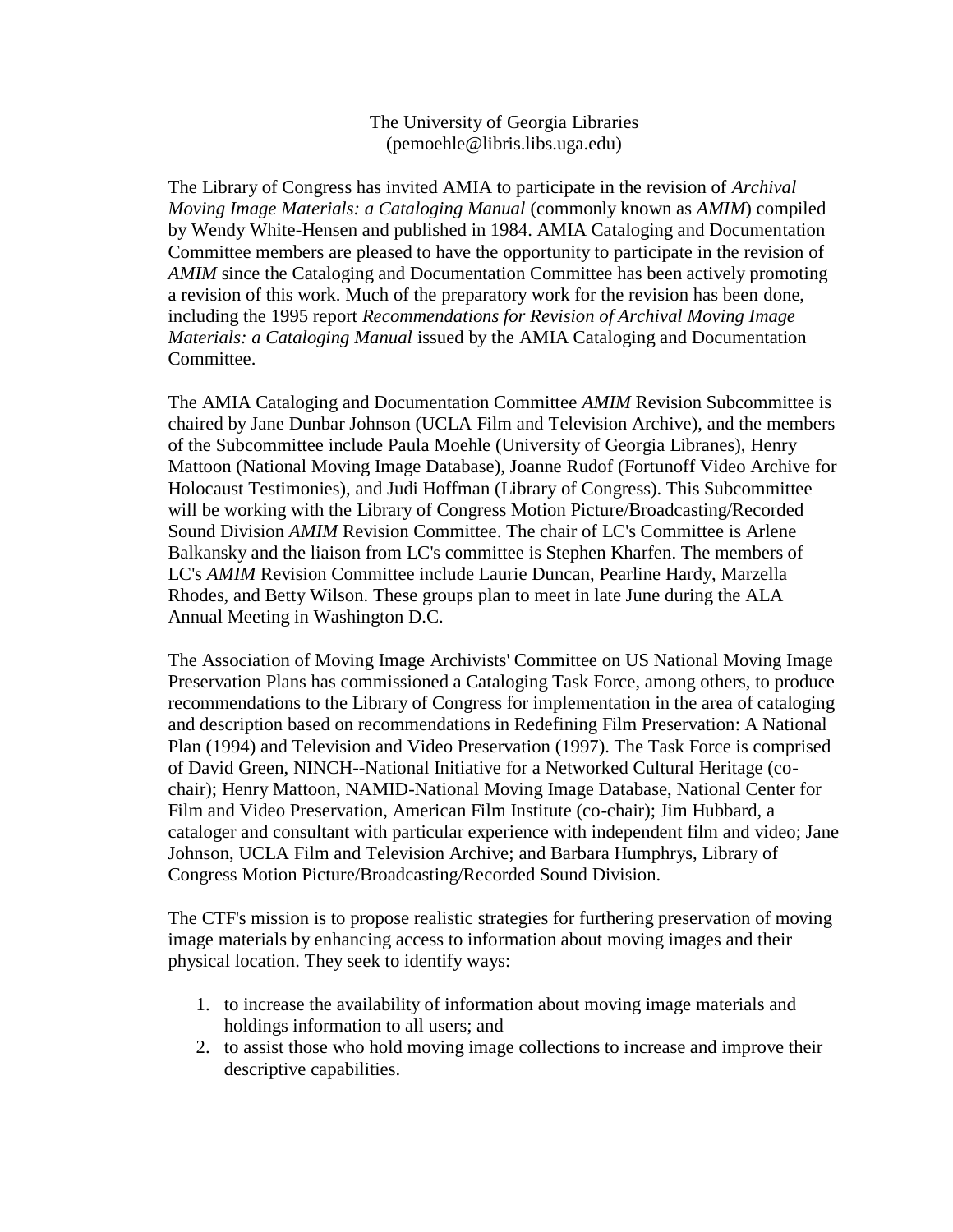After a few months of email conversations and one telephone conference call, the group met face to face on 8-9 May 1998 at the American Film Institute's Center for Advanced Film Studies. They discussed a range of possibilities from grand strategies to small projects and how they might be accomplished. Although it is clear that there is no single solution; it also appears certain that the World Wide Web offers opportunities for information access that must be pursued. At the same time, the task force seeks solutions that will facilitate growth in the amount of material cataloged so that it can be shared.

Most of the group expects to be able to meet again during the American Library Association meeting in late June in Washington, DC.

The Association of Moving Image Archivists 1998 Annual Conference will be held December 7-12, 1998 in Miami Beach, Florida. On Tuesday, December 8, 1998 from 9:00 a.m.-12:30 p.m., the Cataloging and Documentation Committee Compendium Subcommittee will be sponsoring: "Compendium of Archival Moving Image Cataloging Practice: a Workshop."

For this workshop, a cross-section of compendium participants will discuss their cataloging practices and show samples of their work. Genres to be discussed include: oral histories, political commercials, newsreels, television broadcasts, news library material, government-produced footage, and "published" works.

Panelists include:

- Dina Gunderson, CNN News Archive/Atlanta
- Joanne Weiner Rudof, Fortunoff Video Archive for Holocaust Testimonies,Yale University
- Ellie Wackerman, National Archives and Records Administration
- Mary Miller, Media Archives and Peabody Collection, University of Georgia
- Kathleen J. M. Haynes, Ph.D., School of Library and Information Studies, University of Oklahoma
- Lynda Lee Kaid, Ph.D., Dept. of Communication, University of Oklahoma
- Jane Johnson, UCLA Film and Television Archive

Please check the AMIA website for information on the conference and membership opportunities:<http://www.amianet.org/>

## **ALCTS COMMITTEE ON CATALOGING DESCRIPTION AND ACCESS (CC:DA) Liaison Report**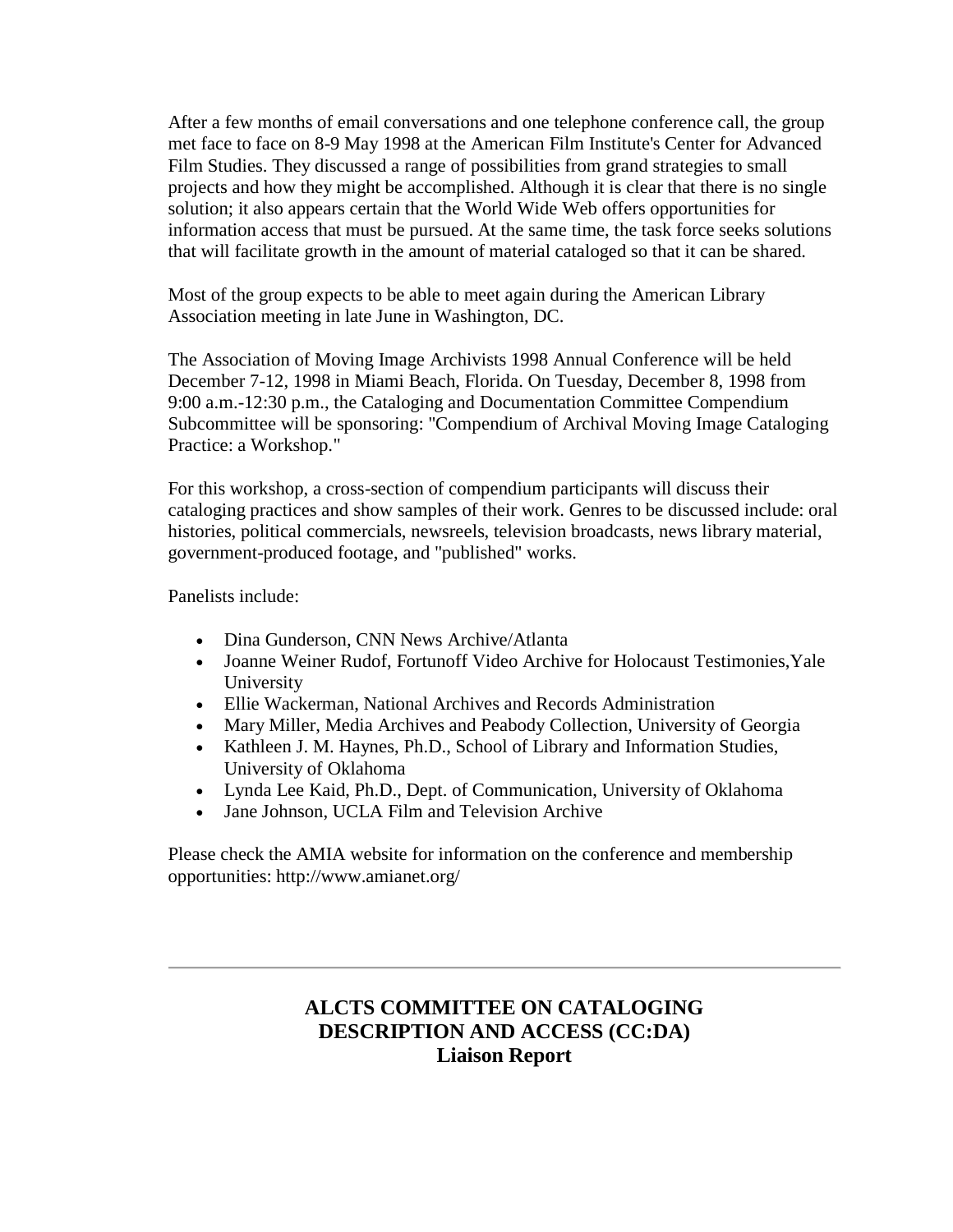### Submitted by Vicki Toy-Smith University of Nevada, Reno [\(vicki@unr.edu\)](mailto:vicki@unr.edu)

#### **Saturday, June 17, 1998**

Chair Daniel Kinney delivered some opening remarks. Kinney announced that Martha Yee has recently had a book published entitled, *Improving Online Public Access Catalogs*.

Liaisons have been appointed to CC:DA from the DRC and PCC Committees. John Attig has placed the 0.24 discussion document on the CC:DA web page. John has been offered the position of consultant to the committee. He has noted that there are concerns about controlling the content of the web page. In the past, ALA has removed parts of documents without notifying him. The web site is: <http://www.ala.org/alcts/organization/ccs/ccda/ccda.html>

Daniel Kinney reported on thejoint CCS/CC:DA preconference entitled, "What in the World ... Cataloging on an International Scale."

A report on Project REUSE was given by Monika Munnich, Bernard Eversberg, Glenn Patton, and Barbara Tillett. The study involved possible improvements for the exchange of multipart items between USMARC and German formats. Some of the problems with MARC is that the bibliographic data is partially uncontrolled. German cataloging for multipart items stresses that one record be created for the main volume with separate records for each part (the records are linked by 001 and 787 fields). It was noted that with sound recordings, one record is created for the main title and separate records for each selection. It is a labor intensive type of cataloging and would also be a problem for handling multipart items, which do not have separate titles.

German cataloging records do not trace a series under person or corporate names. Series are incorporated into a record only when there is an ongoing series.

CC:DA and MARBI cannot do anything about Project REUSE at this time because the structure for cataloging multipart items is already in place. The treatment of multipart items is treated as a local practice. After a comparison is done and suggestions made, the document will be taken to PCC.

Jean Hirons gave a report on possible modifications to the definition of "seriality." These modifications will probably impact monographs, serials, and AACR. Monographic entities are defined as complete as first issued and serials as an ongoing entity. Electronic journals will probably fall into both categories. The reason for this decision is that when an electronic journal has a name change all previous issues are changed to the current name. The resolution of this issue will affect the way that AACR will be revised. An additional chapter might be added (this would include both print and electronic journals).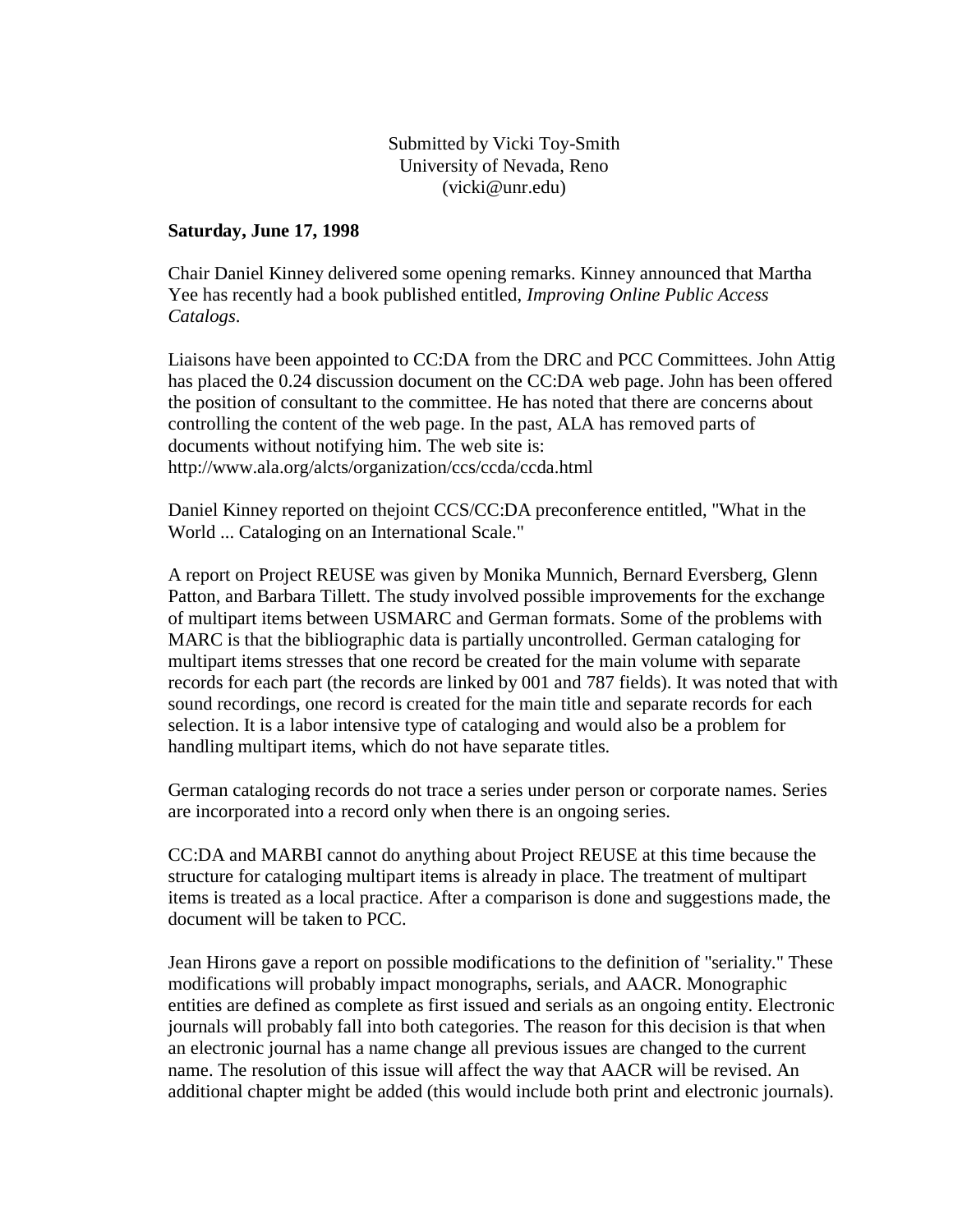After the rule revisions are drafted and posted on the CONSER web page, there will be a discussion at the next Midwinter Meeting.

Brian Schottlaender gave the Joint Steering Committee report. The *AACR2e* section has been reviewed by the committee a second time. Tom Delsey has finished part one of the entity relationship analysis modeling. The model is relevant to 0.24 (content vs. carrier relationship) and the recommendations will be forwarded to the 0.24 Task Force Committee. New glossary definitions for computer disk and computer laser optical disc were approved. Additional terms relating to computer files will be added to the index for cross reference purposes.

The rule revision to 12.1B7 will not contain extra examples unless absolutely necessary. This has sometimes led to transcription errors that needed corrections in the past.

Martha Yee gave the report on the 0.24 Task Force. There are four possible modifications to the modification of 0.24.

- 1. Modify the language of 0.24 thus leaving the rest of *AACR2* as is;
- 2. Reverse the order of the chapters in *AACR2*, putting the current 1-13 after the current 21-26, so that the cataloger would classify an item in the following order: 1) authorship (main entry, chapter 21), 2) work (main entry, chapters 21 and 25), 3) edition 4) physical format and distributor.;
- 3. Reorganize chapters 1-13 so that they are consistently in order by areas of the description (e.g. a separate chapter on Area 1, Area 2, etc.);
- 4. Reorganize chapters 1-13 so that they cover fundamental content with chapters on cataloging text, sound, visual, audiovisual, spatial, 3-dimensional, numerical computer program, and content.

Two cataloging functions are influenced by rule 0.24. It differentiates which chapter to use for cataloging and, in addition, is the only place that states when to create a new record.

The task force will put up their findings on the CC:DA web page. An interim report will be given at the ALA Annual Conference in 1999 and the final report will be presented at the Midwinter Meeting in 2000.

### **Monday, June 29, 1998**

Olson gave the ALCTS Publications Committee report.

Martha Yee reported on the Task Force on Conference Proceedings II. Two options were considered. Option 2 was approved and sent to the Joint Steering Committee. The following will be removed by 21.1B1.

"Consider a body to have a name if, in a script and language using capital letters for proper names, the initial letters of the words referring to it are consistently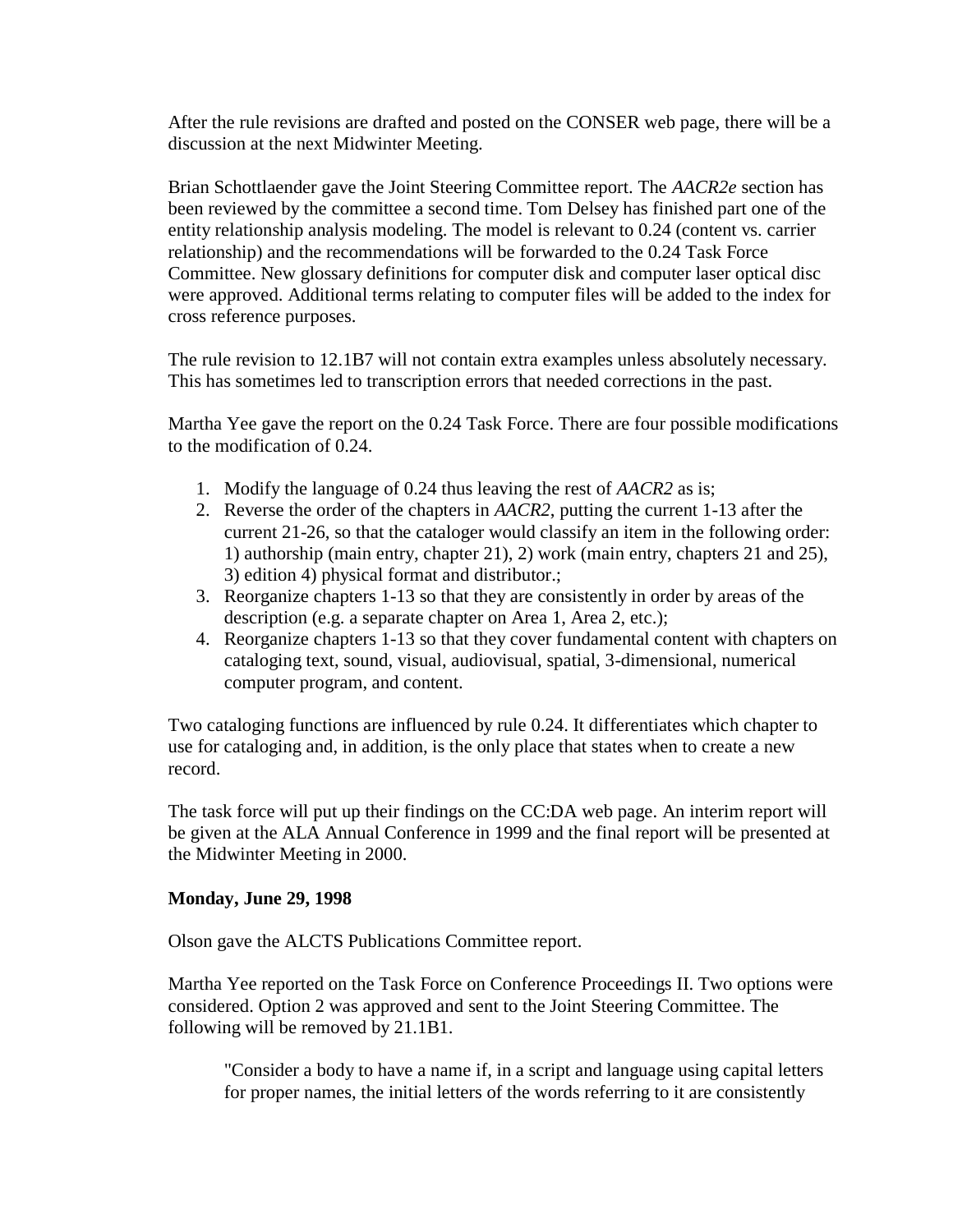capitalized, and/or if, in a language using articles, the words are always associated with a definite article."

LEAVING ONLY:

" ... Consider a corporate body to have a name if the words referring to it are a specific appellation rather than a general description."

A few LCRI's will need to be changed. Recommendations will be sent to LC for those changes.

Glenn Patton gave the OCLC report. OCLC has been working with the Russian Library, comparing the Russian rules and USMARC. There are implications for potential revisions to *AACR2*. Glenn Patton will meet with Barbara Tillett from the Library of Congress to discuss the recommendations. The Phase 1 report will be placed on the [OCLC Web site.](http://www.oclc.org/)

Barbara Tillett gave the LC report. She announced that the Library of Congress will be celebrating its 200th anniversary in April 2000. Regional and state programs for the anniversary are listed on the [LC web site.](http://lcweb.loc.gov/) Core level cataloging for all formats will be started this summer. Several hundred LC staff members are working on the implementation of the new Endeavor system. They are transferring 12 million bibliographic records and 4 million authority records. The system should be ready by October 1999.

ALA Editions has integrated the AACR index into the electronic version, which includes all amendments through 1997.

The Harmonization of ISBD(ER) Task Force will put their report on the [ALCTS Web](http://www.ala.org/alcts/)  [page.](http://www.ala.org/alcts/)

Cathy Gerhart reported on recent MARBI developments.

The following proposals were approved:

- Proposal 98-7
- Proposal 98-15
- Proposal 98-17
- Proposal 98-14
- Proposal 98-13
- Proposal 98-11

The following proposals were approved with minor changes:

- Proposal 98-8
- Proposal 98-9
- Proposal 98-10
- Proposal 98-12
- Proposal 98-18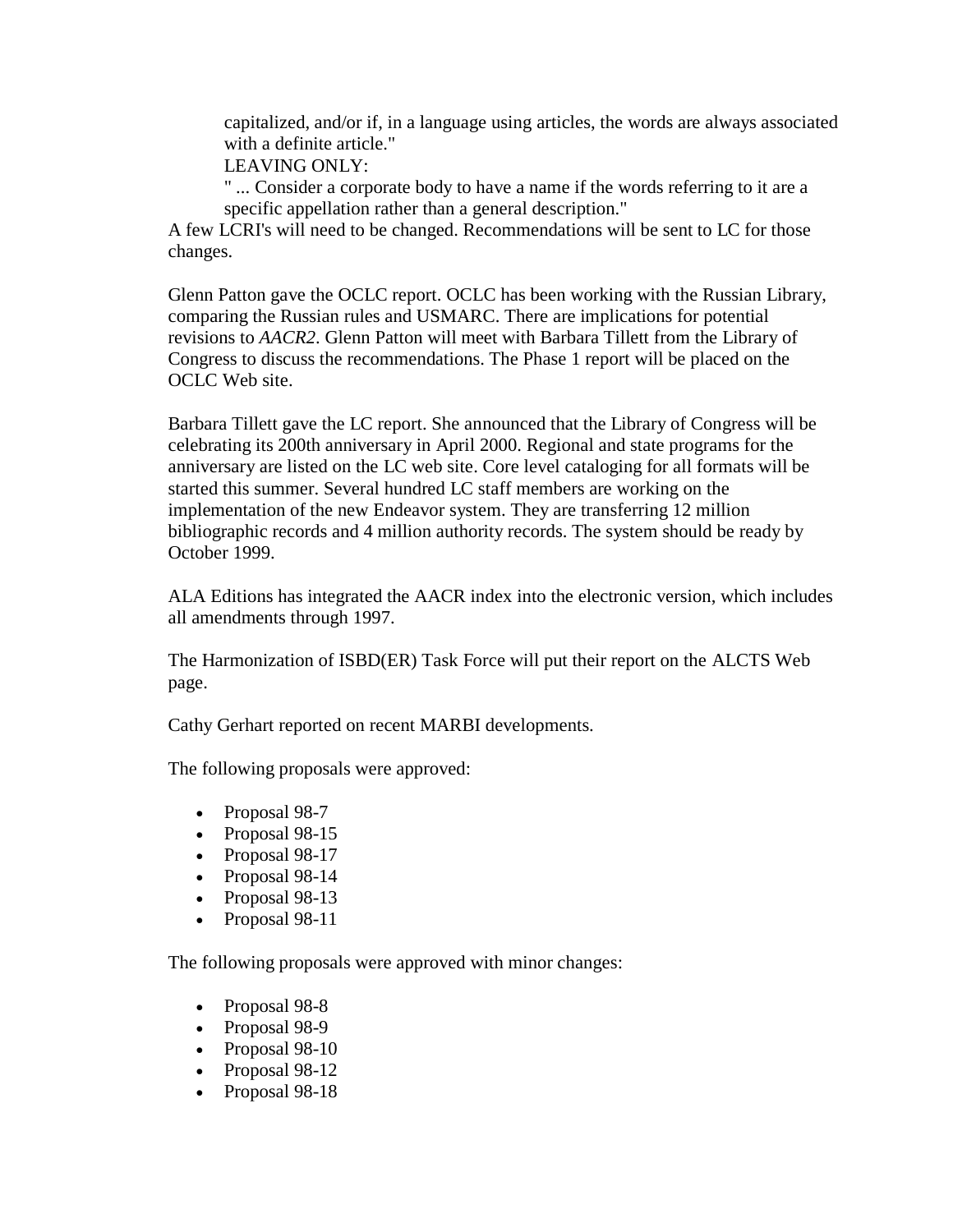Discussion Paper 110, regarding the enhancement of computer file in the USMARC Bibliographic/Holdings Formats will probably become a proposal. The committee plans to have it become an extension of the current 007 field.

Sherry Kelley gave the Task Force report on TEI. These changes were approved:

- 1. Add metadata to the list of "other formally presented internal evidence" (9.0B1)--- Chief source of information;
- 2. Add examples of metadata as a source of information in rules 9.7B3 (source of title proper), 9.7B4 (variations in title), plus 9.7B7 (edition and history);
- 3. Add instructions to record standards for electronic resources (PURLs, URNs, etc.) (Rule 9.8, Standard number and terms of availability area);
- 4. Form a Task Force on Metadata to monitor metadata developments for their potential impact on library catalogs and cataloging and have metadata developers assist in future collaborations.

There was a joint meeting of MARBI and CC:DA. John Attig compiled a list of questions relating to 0.24 and seriality.

The Library of Congress is going to be looking at the GMD to see how it is being used. The relevancy of the GMD will be looked at due to the fact that a single bibliographic record may represent several manifestations of an item.

## **ALCTS MEDIA RESOURCES COMMITTEE Liaison Report**

Submitted by Diane Boehr Costabile Associates, Bethesda MD [\(Dboehr@cris.com\)](mailto:Dboehr@cris.com)

The ALCTS Media Resources Committee (formerly ALCTS-AV) met on Sunday June 28th and Tuesday June 30th, 1998.

At the Sunday morning meeting it was reported that the Friday tours of the National Geographic Society and the Newseum/USA Today Library, led by Kathy Weimer and Meredith Horan were very successful, with attendance by overflow crowds. Kathy Weimer and Marlyn Hackett will plan the MRC tour for the 1999 ALA Conference in New Orleans. Some ideas for tours include the National Trust and the Historic Jazz Collection.

David Reser is the new LC liaison.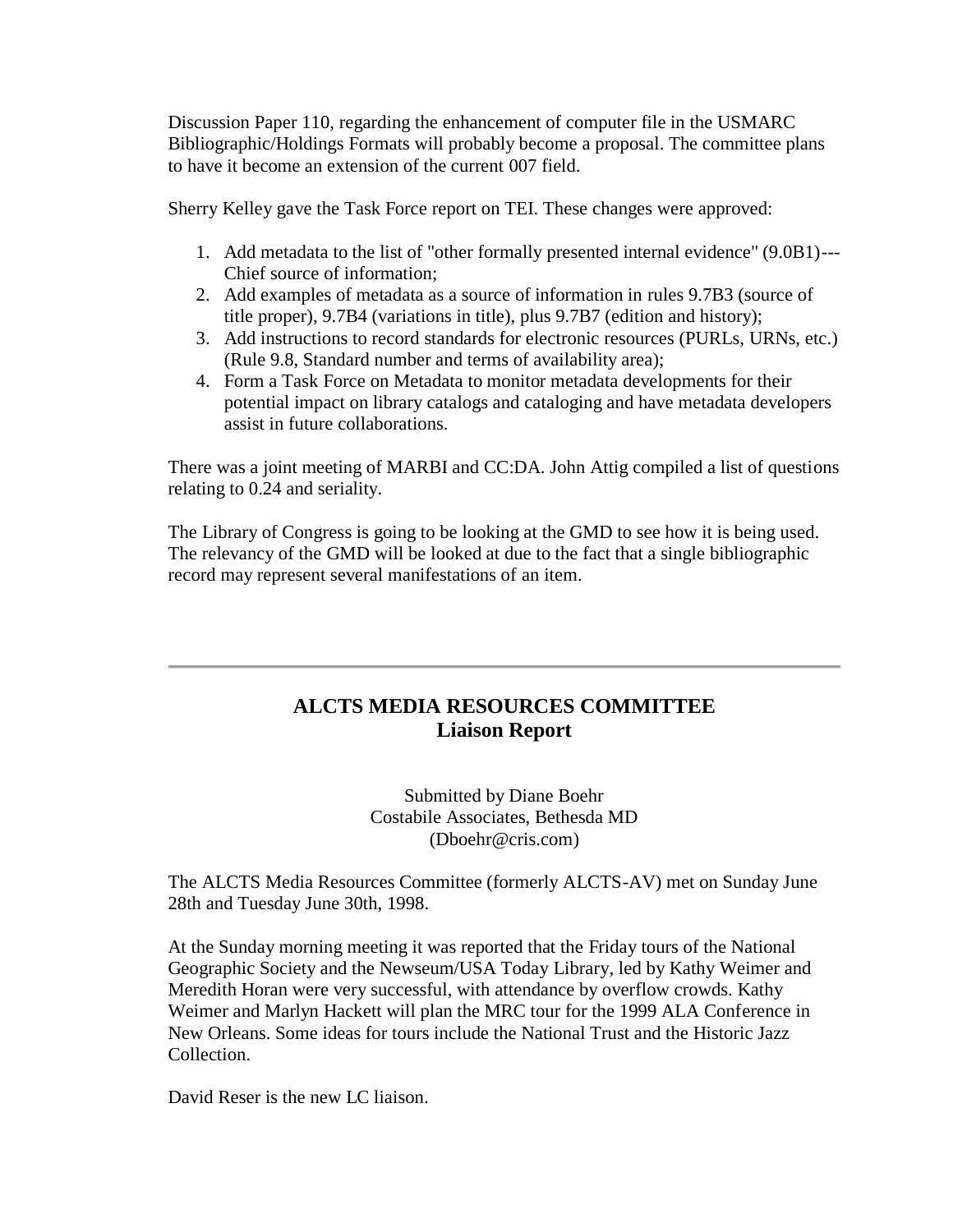Sheila Smyth attended the meeting of the 0.24 Task Force and distributed a brief summary to the Committee. While MRC will not have a representative on the Task Force, they will continue to monitor the discussion on possible revision to *AACR2* 0.24 and the definition of a work.

Lowell Ashley and Susan Bailey will put the charge, roster, and minutes up on the MRC Web site: <http://archive.ala.org/alcts/organization/div/mrc/mediaresources.html>

The Tuesday meeting began with reports from the representatives from NLM and LC, and then continued with the liaison reports. There was a discussion about whether the Committee needed a formal liaison with the Video Round Table. The conclusion was reached that a formal liaison was not necessary, but that the Committee would ask to receive reports from the Round Table, or ask if the MRC Chair could be added to the newsletter mailing list.

The Standards Subcommittee reported that they have completed the standards for the packaging/labeling of electronic resources. Their next project will be to develop a bibliography of acquisition/collection development resources for video materials.

The AV Producer/Distributor-Library Relations Subcommittee reported on the development of a new "Are You Media-Savvy?" brochure. It will more clearly define terminology, such as: media, spine of video box, container, and separate pieces.

A draft statement outlining the goals, purpose, and procedures for the MRC Web site was distributed. Members were asked to review and comment by July 31st.

The group studying the educational outlook/strategic plan for future projects reported that it will attempt to determine what people need/want by surveying a few focus groups from organizations outside of ALCTS, such as RLG, YALSA, etc.

Ideas for the 2000 program were suggested, including intellectual property issues and what people do with old outdated formats (eg. Do they accept donations of such materials? Do they transfer them to current usable format? What are the copyright implications of this?)

### **COMPUTER FILES SMALL GROUP DISCUSSION**

Submitted by Meredith Horan National Library of Medicine ( [meredith\\_horan@nlm.nih.gov\)](mailto:meredith_horan@nlm.nih.gov)

Saturday, June 27, 1998; Chaired by Beth Allerton, CFDG Co-Chair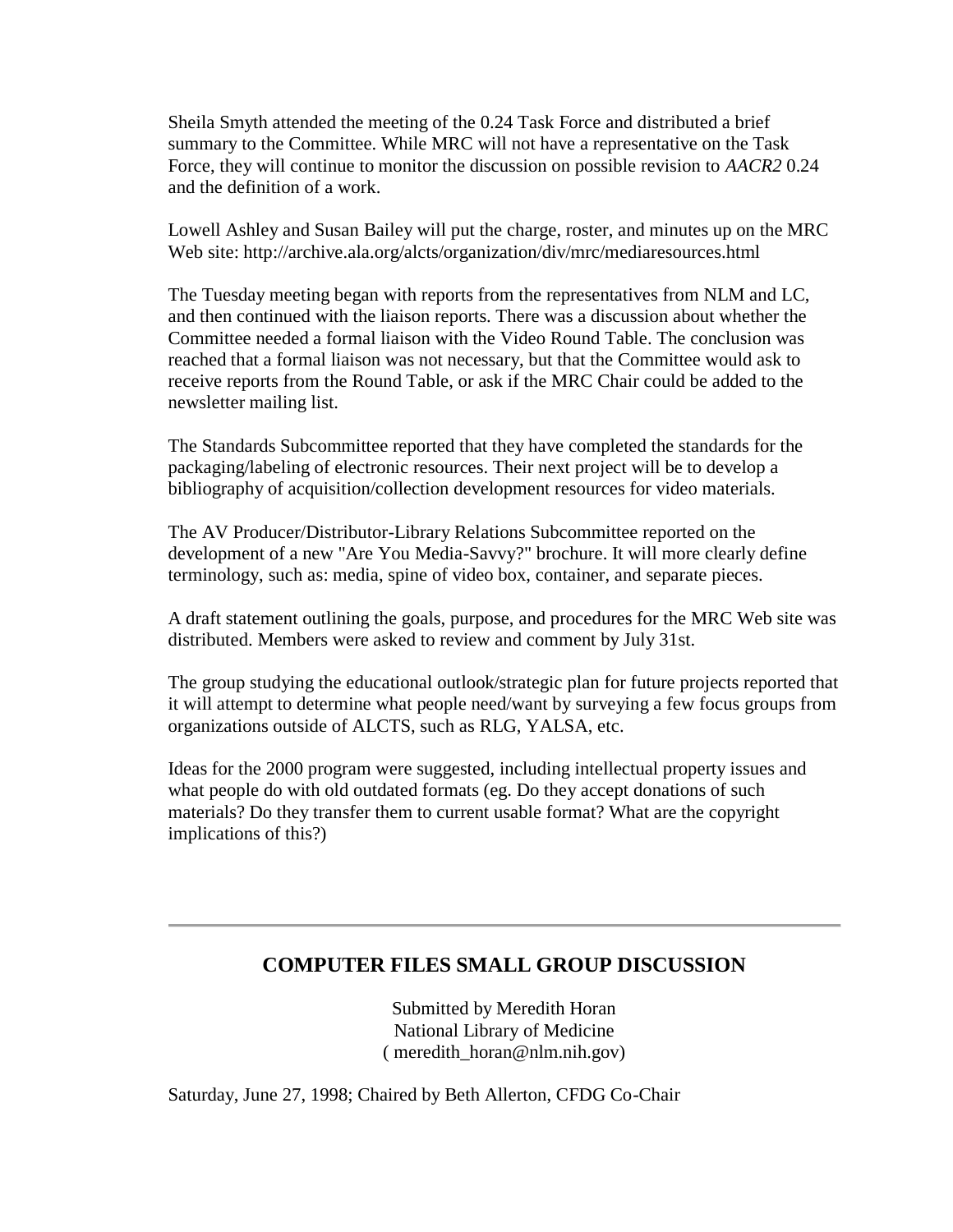Internet addresses (URLs) generated at least as much discussion with this group as it did at ALA Midwinter. URL reliability, after cataloging, varied widely among those in the audience. Someone from the University of New Mexico said they were experiencing a 30% URL failure rate, while Erik Jul said INTERCAT maintains a 3% rate. If acquisitions departments are selective in their choice of resource, then it is likely that a more stable URL will result.

The upcoming IFLA Conference in Amsterdam will include a session on electronic resources. Ann Sandberg-Fox and John Byrum prepared a conference-related article, "From ISBD(CF) to ISBD(ER)" in *LRTS* 42(2), 1998.

Single record vs. the multiple record approach for related items in different formats was another popular topic. Several people noted that if the content or title is different, they use separate records.

Computer files which accompany print materials, whether serial or monograph, require adjustment to library workflows. Some computer files are supplementary, some equivalent to the print item. Libraries must decide where the computer file is to be stored and inventoried, how it is to be packaged, and whether it will be loaned. If a diskette is lost or ruined, publishers are now more willing to send a replacement copy. Hence, libraries are less likely to be concerned with making back-up copies. Some libraries keep the diskette copy at the circulation desk. If computer files are circulated, labels must clearly say do not demagnetize.

Licensing agreements are generally stored in acquisitions. Sometimes professors are interested in viewing the agreement.

Classification policy for Internet resources varied widely among those in attendance. Some libraries use Internet in the callnumber. Some move the URL to the call number position. Many examples were mentioned.

Questions were raised concerning what to do when a Web site changes title or is updated with new bibliographic information. The consensus was to update the original record with the new information. References from the old information would be included for identification and to document a bibliographic history of the site.

## **UPDATE FROM OCLC**

Submitted by Glenn Patton, OCLC

**DATABASE:**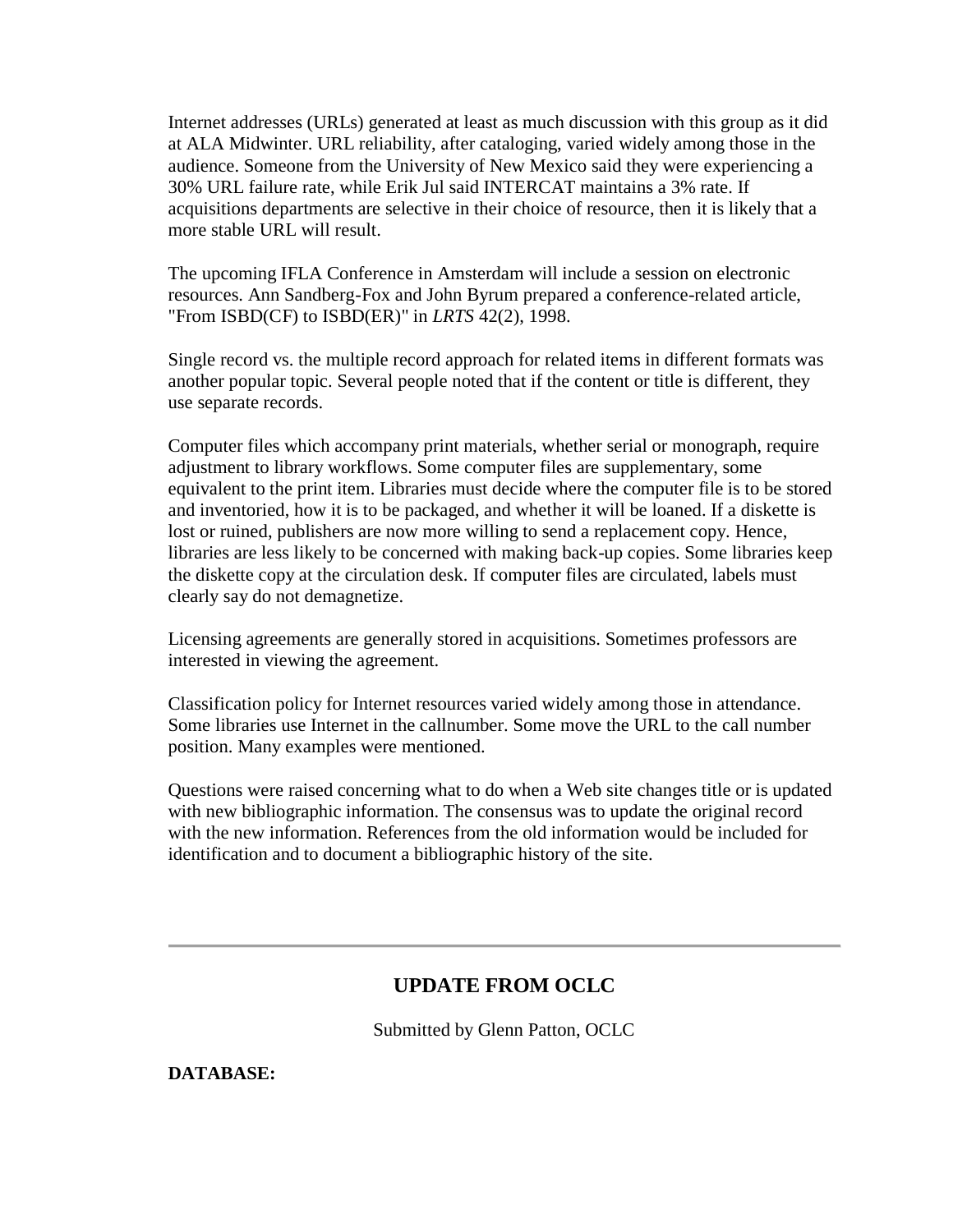As of July 1, 1998, there were about 1,063,000 Visual Materials records, 1,237,000 sound recordings and 107,000 computer files records. There are now 668 million holdings attached to bibliographic records.

### **ACCESS:**

OCLC is continuing the process of migrating users from our proprietary dedicated-line network to a set of TCP/IP-based access methods or to the Internet. Both dial-up TCP/IP and dedicated TCP/IP access are now available. New this summer is a pricing option that allows a flat monthly fee for Internet access.

OCLC has combined 5 software products (Passport for Windows, CatME for Windows, the Cataloging Label Program, CJK software, and the ILL ME for Windows) into a single CD-ROM product called the OCLC Access Suite. Beginning July 1, the Suite is available to all OCLC member libraries at no additional charge. Also beginning July 1, the Suite will be available to download from the *OCLC Web site*.

### **CATALOGING:**

Cataloging users are migrating rapidly to the Cataloging Micro Enhancer for Windows. New capabilities include interactive searching, batch replaces of master records, and access to the PromptCat and Bibliographic Record Notification service files. Users of the DOS product, CAT ME Plus, should be aware that OCLC will cease to support Internet access for it on October 1, 1998, and will cease to support for CAT ME Plus on May 1, 1999.

### **INTERNET RESOURCES:**

The InterCat database continues to grow. At the end of March 1998, it contained nearly 30,000 records with more than 2800 of those records being added in the month of March. NetFirst, OCLC's indexing and abstracting database for Internet resources now contains more than 100,000 records. More information is available at http://www.oclc.org/oclc/netfirst/

A 2nd edition of *Cataloging Internet Resources: a Manual and Practical Guide* is available free of charge in paper form. It is also available in electronic form via the OCLC home page at [http://www.purl.org/oclc/cataloging-internet.](http://www.purl.org/oclc/cataloging-internet)

Changes in the definition of Type of Record (Leader/06) announced in USMARC Update no. 3 have resulted in considerably different treatment of many electronic resources. In February 1998, OCLC issued *Cataloging Electronic Resources: OCLC-MARC Coding Guidelines*, available on the OCLC Web site at http://www.oclc.org/oclc/bit/212/feb98.htm#Cataloging\_Electronic\_Resources. In response to requests for more information, OCLC is now issuing the following *OCLC Guidelines on the Choice of Type and BLvl for Electronic Resources* (also available at [http://www.oclc.org/connexion/documentation/type.htm\)](http://www.oclc.org/connexion/documentation/type.htm). This latter document, which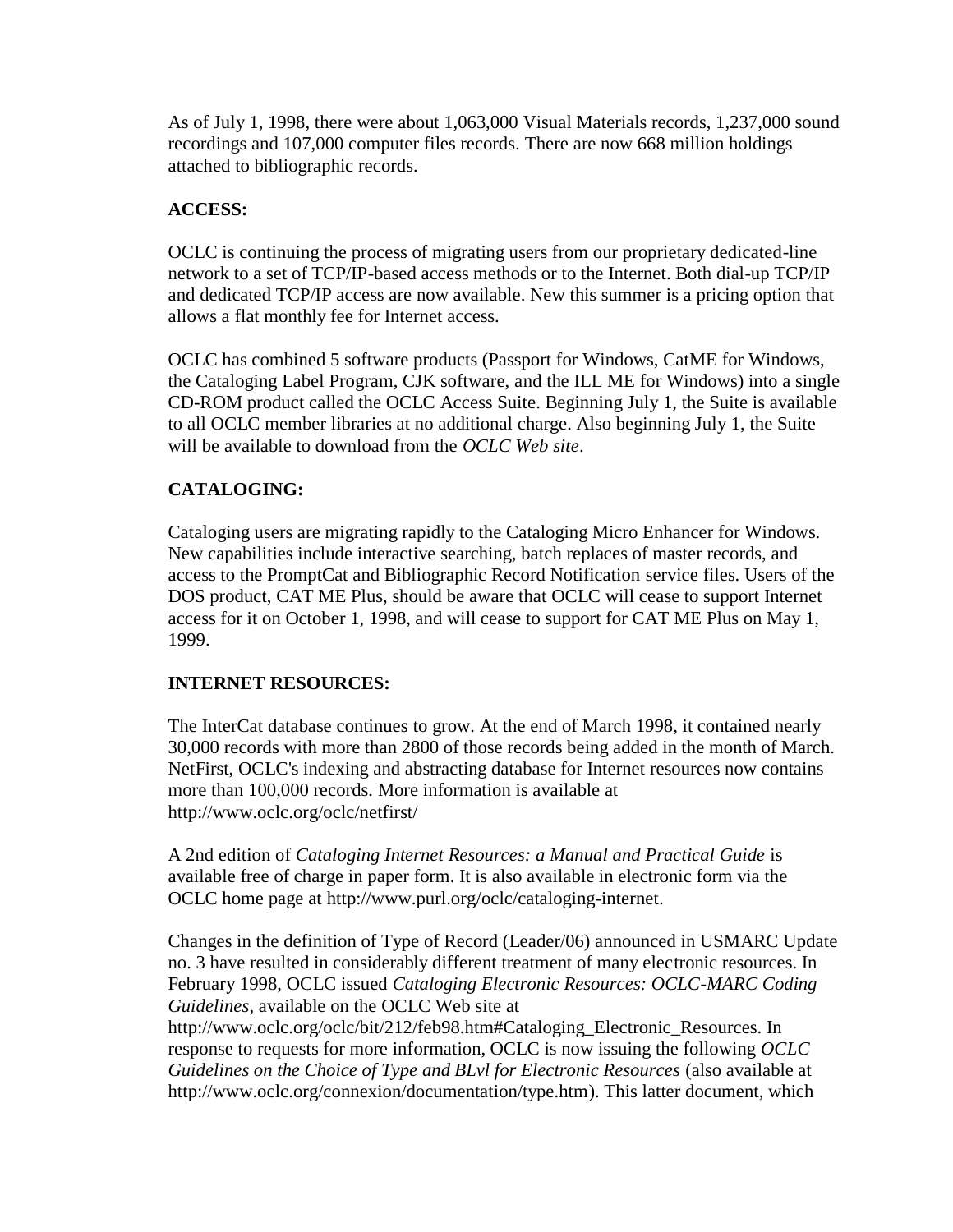advises users on how to catalog and code records for electronic resources and how to deal with existing records, includes references to other relevant Library of Congress and CONSER documents for further guidance.

The OCLC Institute continues to offer seminars related to Internet resources. A new program, Understanding and Using Metadata, is being offered this summer and fall in Dublin. The very popular seminar, Knowledge Access Management: Tools and Concepts for Next-Generation Catalogers, is now being offered around the country in cooperation with the OCLC Regional Networks. Check the Institute home page <http://www.oclc.org/institute/> for dates and locations.

### **ASIALINK:**

OCLC's AsiaLink offers acquisitions, collection development, cataloging and physical processing for materials in Chinese, Japanese, Korean and Vietnamese. Included are nonprint materials in these languages. For more information, see http://www.oclc.org/oclc/promo/9704alnk/9704.htm.

### **YEAR 2000:**

OCLC is continuing to make progress in bringing its computer systems into century date compliance comfortably in advance of the Year 2000. Installations of changes that are not user apparent are happening on a weekly basis. The March/April issue of the *OCLC Newsletter* contained a Special Report on OCLC's Year 2000 project. This special report is also available on the OCLC web site at [http://www.oclc.org/oclc/new/n232/index.htm.](http://www.oclc.org/oclc/new/n232/index.htm)

## **NEWS & ANNOUNCEMENTS**

Barbara Vaughan, Column Editor

## **\*\*\* ATTENTION \*\*\* OLAC '98 CONFERENCE ATTENDEES**

The conference hotel, the Radisson Plaza Hotel Charlotte, has been sold. As of October it will become an Omni hotel. **This should have no effect on either the conference venue or your room reservations.** Should any further changes arise, you will be informed through OLAC's web page and by postings to appropriate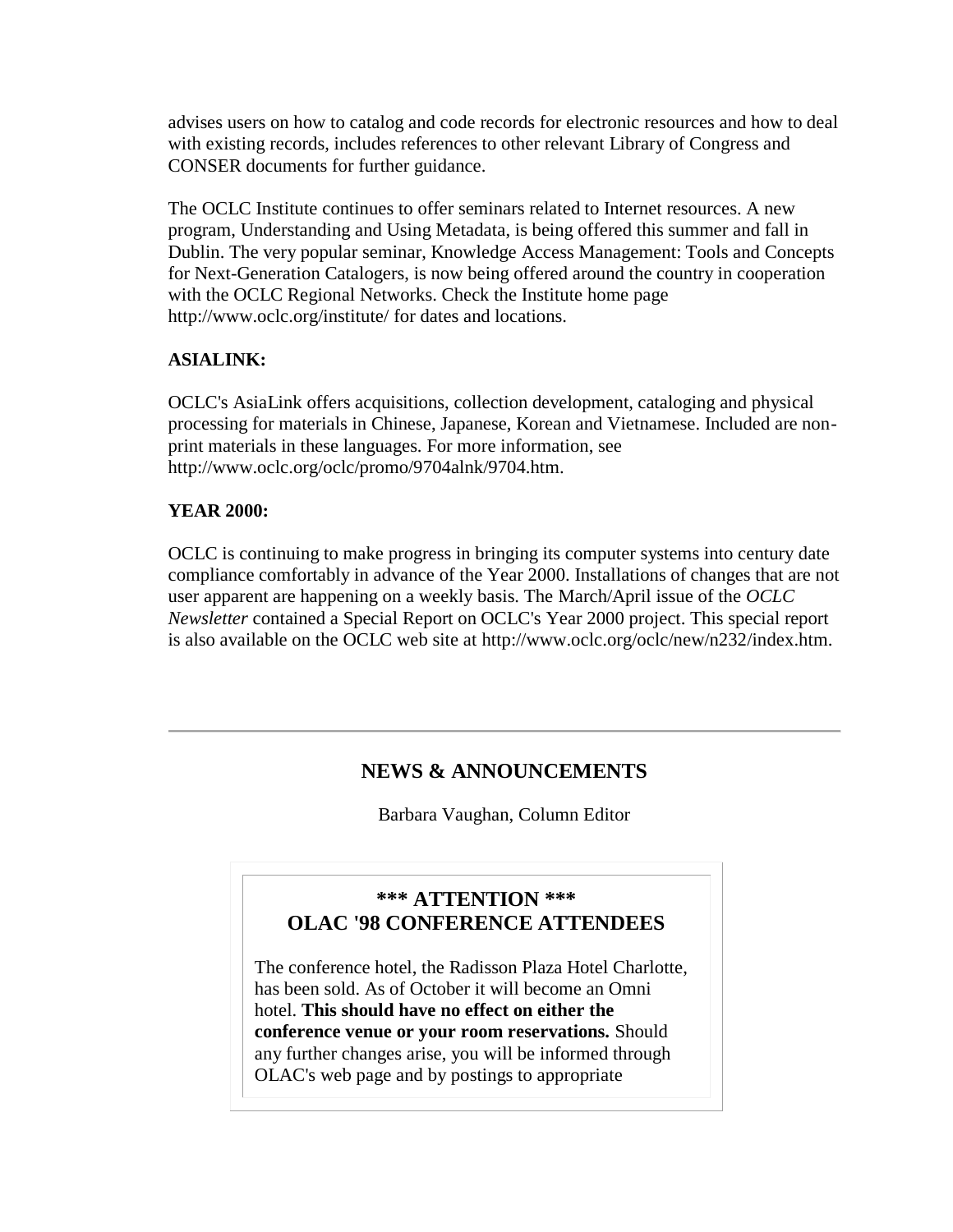electronic lists.

See the OLAC Conference web page at:

<http://ublib.buffalo.edu/libraries/units/cts/olac/conferences/>

## **CC:DA TASK FORCE ON METADATA REPORT AVAILABLE**

The Task Force on Metadata and the Cataloging Rules submitted a final report to CC:DA prior to the 1998 ALA Annual Conference. The report contains a thorough examination of the Text Encoding Initiative (TEI) header and of the Dublin Core element set, as well as a summary description of the Encoded Archival Description (EAD). The report looks particularly at how metadata can serve as a source of information for *AACR2*-based bibliographic records. The report contains some recommendations for improving Chapter 9 of *AACR2* and for continuing to monitor metadata developments.

The Task Force recommendations can be found at the following web site: <http://archive.ala.org/alcts/organization/ccs/ccda/tf-tei2.html>

**WARNING:** Recommendations that have not yet been adopted by JSC should not be adopted by any library that is committed to using *AACR2*.

Sherry Kelley Chair, Task Force on Metadata and the Cataloging Rules [skelley@sil.si.edu](mailto:skelley@sil.si.edu)

## **BOOK REVIEWS**

Vicki Toy-Smith, Column Editor

### *Cataloging of Audiovisual Materials and Other Special Materials: a Manual Based on AACR2*

4th edition by Nancy B. Olson; edited by Sheila S. Intner and Edward Swanson

Nancy Olson has revised a very useful handbook for AV catalogers. The 4th edition of *Cataloging of Audiovisual Materials and Other Special Materials* came out with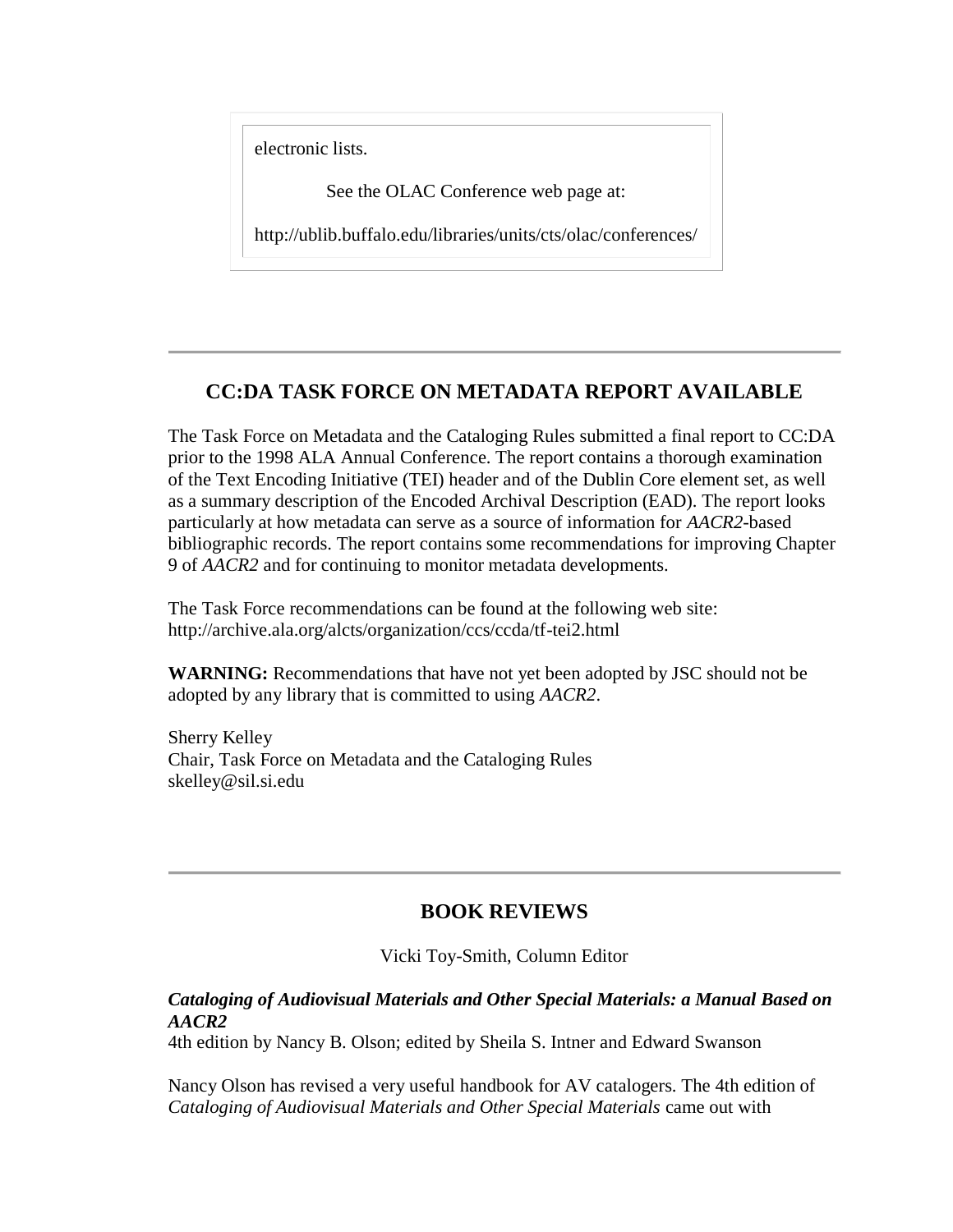important additions and up-to-date revisions. Changes in this new edition include the introductions of two new types of AV materials; interactive multimedia and Internet resources, the additions of the MARC format for the examples, and informative "Comments" sections at the end of each example. Each chapter has been revised to reflect rule changes for AV cataloging. There are new chapters in the 4th edition.

Chapter 3 explains format integration, discusses coding and tagging, and presents a useful checklist that includes 50 note fields (5xx fields) with *AACR2* rule numbers. Chapter 8, part 2 (Internet resources) is provided according to *Cataloging Internet Resources: A Manual and Practical Guide*, Nancy B. Olson, editor, 2nd ed.; however, four examples (one example (47. OLAC Web Page) are not from the Guide. Chapter 8, Part 3 (Interactive Multimedia) provides "Special Rules for Cataloging" in combination with the *Guidelines for Bibliographic Description of Interactive Multimedia* (Chicago, Il. : ALA, 1994).

In the new edition, there are fewer examples for old types of AV formats, such as long playing records, etc. and plenty of examples for the newer types. For example the 3rd edition provided five sound disc examples and two sound cassette examples, while the 4th edition provides three sound disc and four sound cassette examples. Chapters 4-12 include 74 examples, including 23 new examples for talking books, CD-ROMs, interactive multimedia, and Internet resources. Examples are very clearly presented and accompanied by images on the opposite pages. The most notable difference is that a full MARC record accompanies each example. This is very helpful. In addition, a "Comments" section for each example acts as a good guide to help catalogers understand cataloging the individual item according to *AACR2* rules.

As with the 3rd edition, a chart for 007 is included. It has been reformatted and updated to reflect the changes in AV manual. This manual will be an extremely helpful resource to both experienced and beginning AV catalogers. It belongs on every AV cataloger's desk.

Note: Nancy Olson announced in the *OLAC Newsletter* [\(Vol. 18, no. 2, June 1998\)](http://ublib.buffalo.edu/libraries/units/cts/olac/newsletters/june98.html#know) that the very day the manual was shipped from the printer to the publisher, OCLC issued their guidelines on the choice of type for electronic resources. She is preparing an update to the 4th edition and will send a copy of the update to those who request it.

Reviewed by: Sung Ok Kim, Original Cataloging Unit, Cornell University Library

## **EVERYTHING YOU ALWAYS WANTED TO KNOW ABOUT AV CATALOGING ... PLEASE ASK!**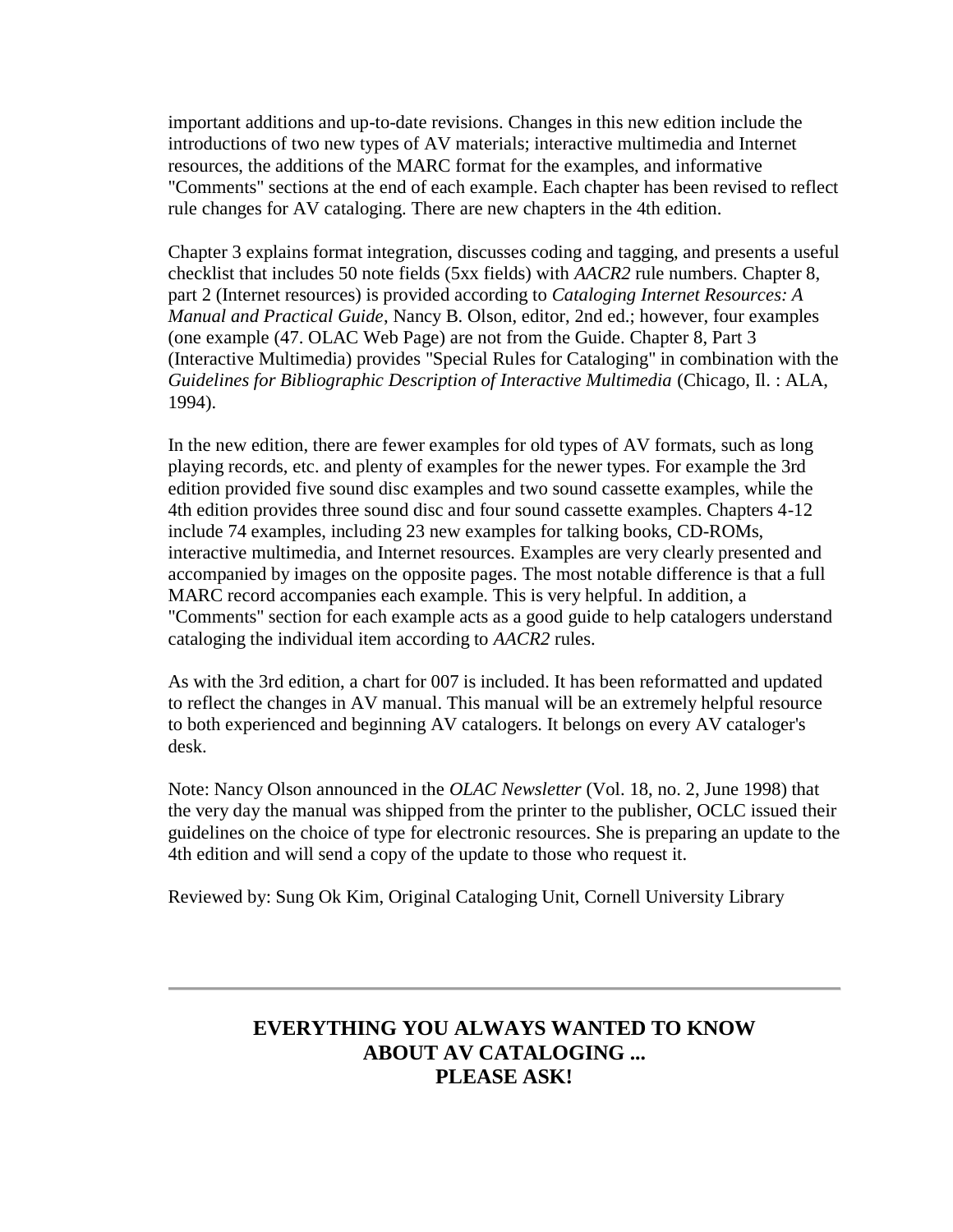#### By Nancy B. Olson

The question and answer session in Washington, D.C., during the ALA Annual Conference sounded like a time of good fun, though I had to listen to it on tape. The panel included Ann Sandberg-Fox, Sheila Intner, and Glenn Patton. Sheila supplied me with additional information by email, and Jo Davidson sent me photocopies of several of the items discussed. I don't have names attached to the questions or comments - sometimes a voice sounded familiar, but I didn't want to guess.

The first question concerned CD-ROMs and when to make a new record. Glenn Patton was quoted as having talked about "publishers behaving badly" and that being a factor in many questionable situations. After some discussion, the panelists agreed that changes in version number, ISBN, and/or copyright date on a CD-ROM would justify a new record.

The second question concerned a video on a medical topic, with copyright date of 1986, that carried a statement of one of the introductory frames stating: "Contents reviewed in 1997 and found to be up to date." This statement would indicate the video in hand was distributed no earlier than 1997, so panelists agreed MARC field 260 would carry both the assumed date of distribution in brackets, and the copyright date as found on the item:

#### [1997], c1986.

A quoted note would be used with the information shown above to explain that, despite the older copyright date, the information was still valid.

The next item was brought in by someone who wanted to know what to use in the physical description area -- this led to an extended discussion about what to call it, what type code to use in the fixed fields, whether it was two-dimensional or three-dimensional, etc. The item had the title "Fuel value calculator" and was made of two circles of cardboard fastened together in the center. The top circle had openings that displayed different information as it was rotated. During the discussion it was pointed out that this type of **"information wheel"** has been around for many decades; it is not a new type of media. While it is made of paper, and has printing on it, the resulting item is either twodimensional or three-dimensional, depending on your point of view -- most eventually agreed on Type k for two-dimensional non-projected material. Describing it as a "disc/k" brings up the spelling problem, so the words "circle" or "wheel" were proposed. Sheila did some research when back home and found no generic term for these items. The only similar thing I found on OCLC was a "dial a drug wheel." One person pointed out the similarity to flash cards. After listening to the discussion and reading Sheila's email, I'd be inclined to go with her suggestion of no GMD, though using type k, with type of material code for chart or for flash card, and calling it an "information wheel" in the physical description area.

The presence of an 007 value for one color for computer files was questioned. There was some discussion, but Ann pointed out, correctly as I recall, the days when a computer file might show black letters on blue background, or white letters on green background, as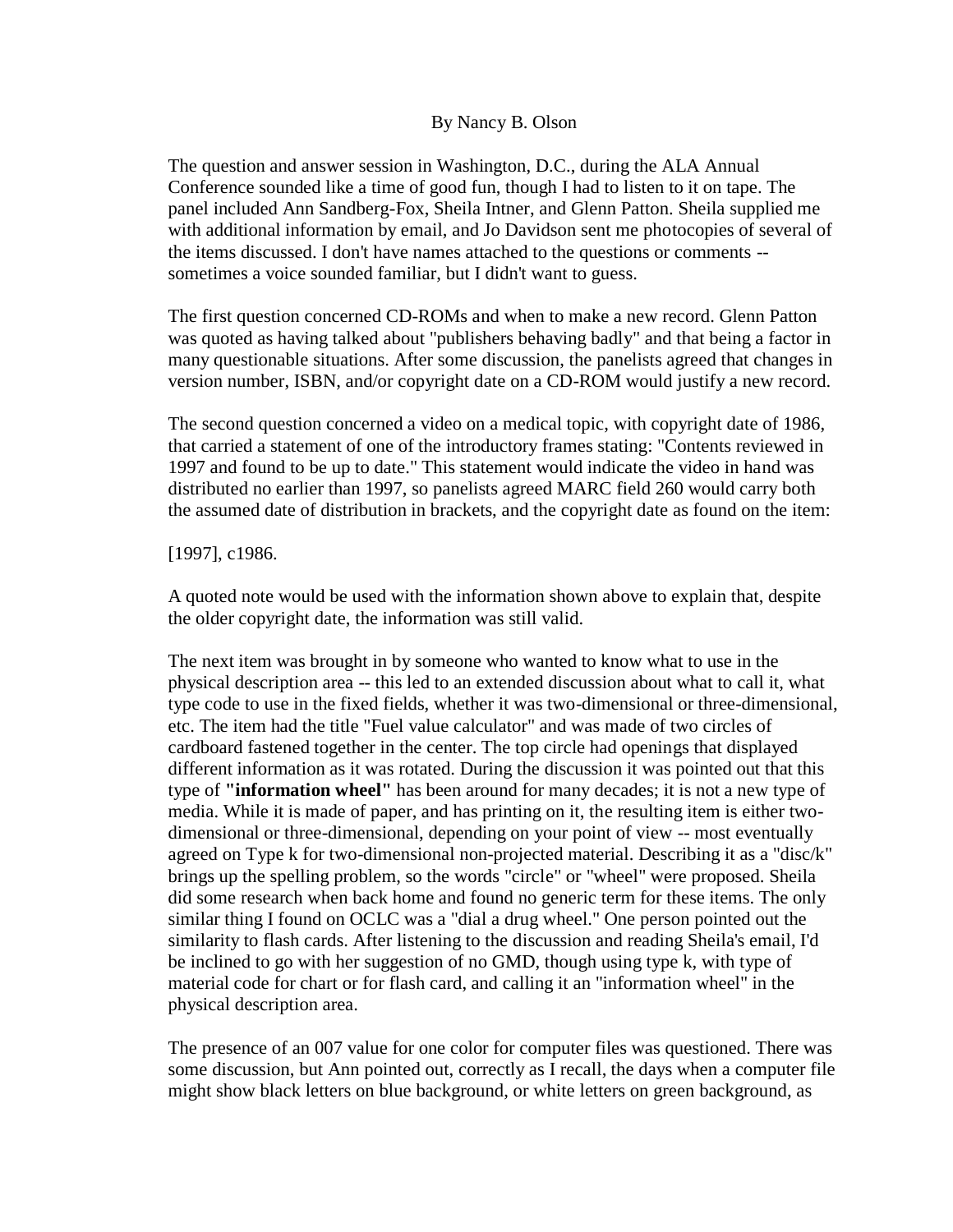opposed to black letters on white background. That was interpreted as one color, though the actual name of the color depended on the kind of monitor in use.

Then Jo Davidson brought in Squealer, a Beanie Baby, and overalls and a cap for him (purchased separately). We learned that the tag dangling on a plastic strand is a "hang tag" and each time it is redesigned, it is a new "generation" furthermore, the tag sewn into a seam is the "tush tag" (at least for Beanie babies). It also has appeared in several "generations." The hang tag carries a series title, Beanie Babies Collection. Squealer would be cataloged as a toy, with as much or as little information as your patrons might need -- but be sure to explain it is a soft pink plush pit, with folded ears and a knot at th e end of the tail. In contrast to the singing Christmas duck that Bobby Ferguson brought to midwinter, this one "just lies there."

The next item was being distributed in the exhibits area by UMI. The only writing on it was a title "Create your own masterpiece" with the statement of responsibility "UMI." This was a puzzle in the shape of a cube, with a color reproduction of a portion of a masterpiece on each of the six sides. Each face of the cube was divided into four segments, and the sides could be twisted and rotated to combine portions of different "masterpieces" into a new work of art.

There was good-natured discussion of the "interactive" feature of this item. Ann said a most definite "No" to the question as to whether this was interactive multimedia; then someone else suggested interactive media (no "multi"). It was agreed it would be Type r, as a three-dimensional item.

The session deteriorated into a discussion of chia pets, and "bald" chia pets.

Remember to bring problems to the Q&A session in Charlotte!

See you there.

**Send questions and documentation to Nancy Olson at her addresses found on the [inside front cover](http://ublib.buffalo.edu/libraries/units/cts/olac/newsletters/staff.html) of the** *OLAC Newsletter* **(or phone 507-389-2155).** 

## **OLAC ELECTRONIC LIST CREATED (Reprinted from the June1998** *OLAC Newsletter***)**

The Online Audiovisual Catalogers (OLAC) list distributes information concerning audiovisual cataloging and the activities of OLAC. The list is restricted to those with OLAC personal memberships or contacts whose institution is a member of OLAC.